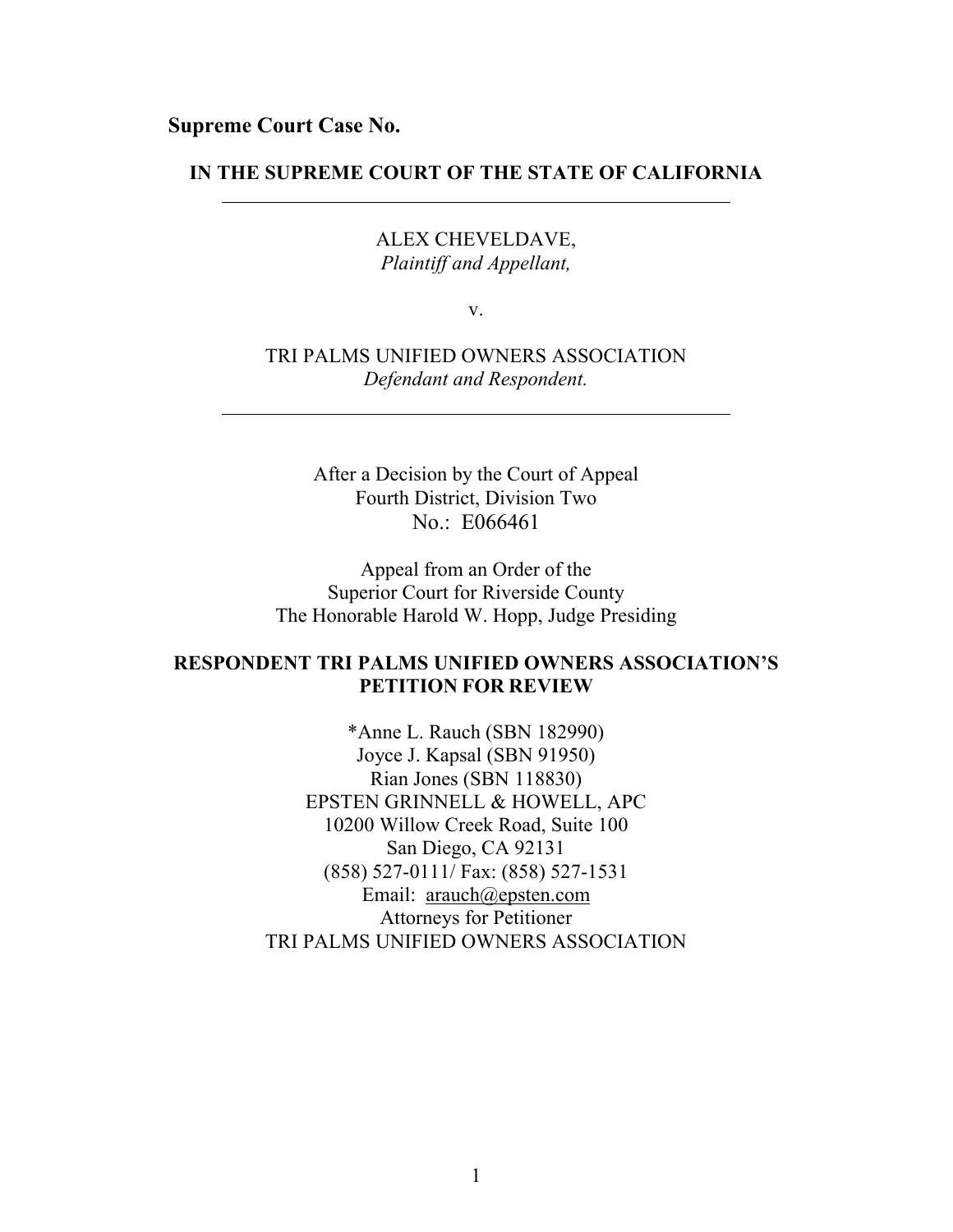# <span id="page-1-0"></span>**TABLE OF CONTENTS**

| $I_{\cdot}$ |                 |                                                   |                                                                                                                                                    |    |  |  |
|-------------|-----------------|---------------------------------------------------|----------------------------------------------------------------------------------------------------------------------------------------------------|----|--|--|
| II.         |                 | REASONS SUPREME COURT REVIEW IS                   |                                                                                                                                                    |    |  |  |
| III.        |                 |                                                   |                                                                                                                                                    |    |  |  |
|             | A.              |                                                   | Factual Background – Missing or Omitted Material Facts<br>Raised in Petition for Rehearing to the<br>Court of                                      |    |  |  |
|             | <b>B</b> .      | Historical Development of Tri Palm Estates and    |                                                                                                                                                    |    |  |  |
|             | $\mathcal{C}$ . | The Homeowners Created the Association to Resolve |                                                                                                                                                    |    |  |  |
|             | D.              | The Association's Enforcement of the Governing    |                                                                                                                                                    |    |  |  |
|             |                 | $1_{\cdot}$                                       | The Association's Lawsuit Against the Owner of the<br>Recreational Facilities for Overcharging Association<br>Members, Mismanagement, and Waste 23 |    |  |  |
|             |                 | 2.                                                | The Association Prevailed in its Action Against                                                                                                    |    |  |  |
|             |                 | 3.                                                | CSSV Petitioned for Bankruptcy Protection and the<br>Association Filed a Claim as a Secured Creditor24                                             |    |  |  |
|             |                 | $\overline{4}$ .                                  | CSSV Increased the Maintenance Assessments25                                                                                                       |    |  |  |
|             |                 | 5.                                                | <b>Association Obtained Relief from</b>                                                                                                            | 25 |  |  |
|             |                 | 6.                                                | <b>Association Initiated Arbitration To Resolve</b>                                                                                                |    |  |  |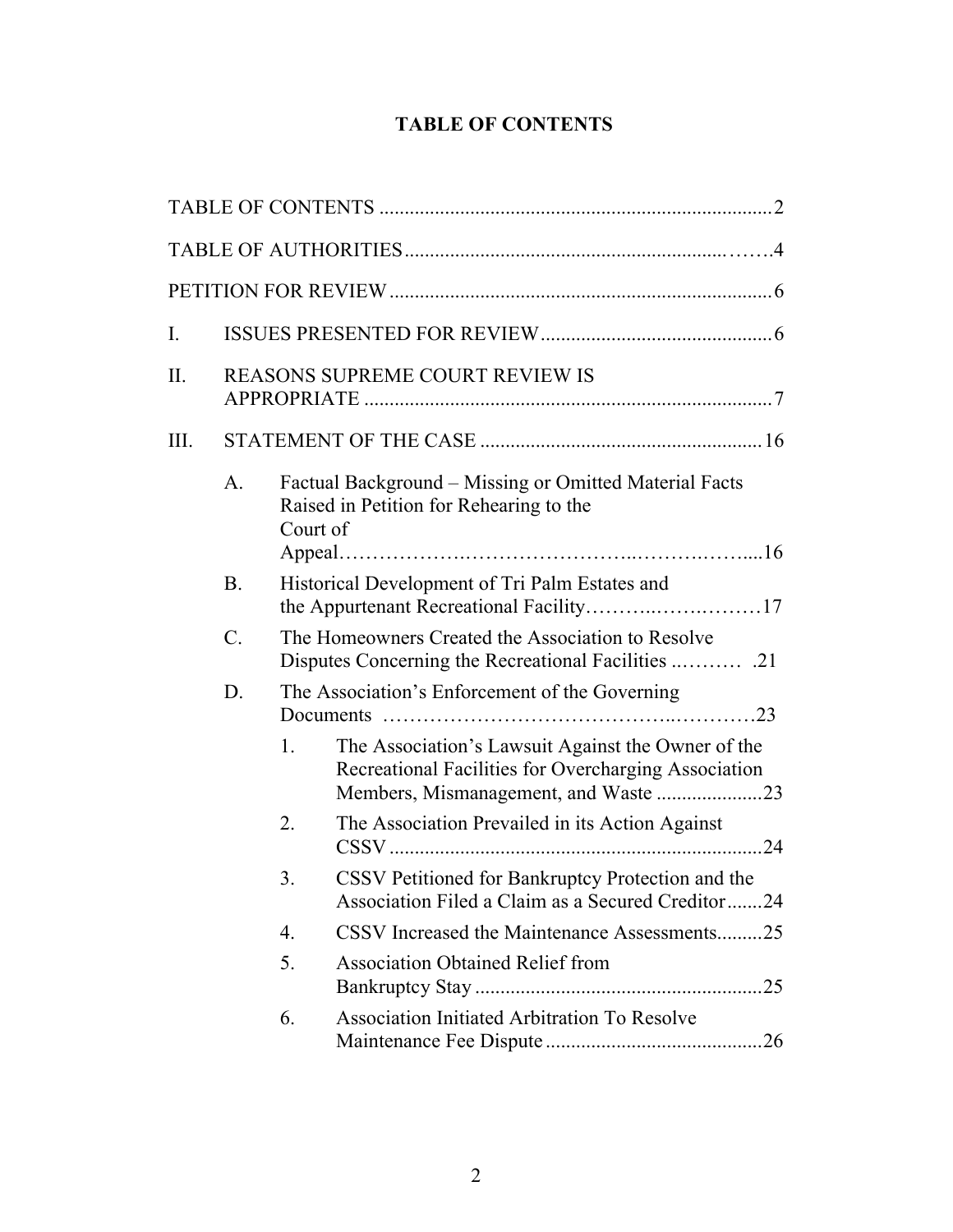|     |                                                                                                                                                                                                                              | 7.               | CSSV Filed Motion for Bankruptcy Court Approval to<br>Sell Recreational Facilities to                                                      |  |
|-----|------------------------------------------------------------------------------------------------------------------------------------------------------------------------------------------------------------------------------|------------------|--------------------------------------------------------------------------------------------------------------------------------------------|--|
|     |                                                                                                                                                                                                                              | 8.               | Bankruptcy Court Approved CSSV's Sale to K&S and<br>the Association's Settlement Agreement Resolving All                                   |  |
|     | Ε.                                                                                                                                                                                                                           |                  | The Underlying Trial and Appellate Court Proceedings 32                                                                                    |  |
| IV. |                                                                                                                                                                                                                              |                  |                                                                                                                                            |  |
|     | Review Is Necessary to Settle Important Issues of Law<br>$\mathbf{A}$ .<br>Concerning The Applicability of the Davis Stirling Act to<br>Associations Where the Common Area Constitutes Easement<br>Rights Appurtenant to the |                  |                                                                                                                                            |  |
|     |                                                                                                                                                                                                                              | 1.               | The Issues in this Case Will Affect Millions of                                                                                            |  |
|     |                                                                                                                                                                                                                              | $\overline{2}$ . | The Court of Appeal's Opinion Creates Conflict<br>Among the Intermediate Courts of Appeal on The<br>Definition of Common Area in a Planned |  |
|     | B <sub>1</sub>                                                                                                                                                                                                               |                  | Review Is Necessary to Vindicate the Public Policy Favoring<br>The Formation of Homeowner Associations to Serve the                        |  |
| V.  |                                                                                                                                                                                                                              |                  |                                                                                                                                            |  |
|     |                                                                                                                                                                                                                              |                  |                                                                                                                                            |  |
|     |                                                                                                                                                                                                                              |                  |                                                                                                                                            |  |
|     |                                                                                                                                                                                                                              |                  | Exhibit A: Court Of Appeal Opinion                                                                                                         |  |

Exhibit B: Order Modifying Opinion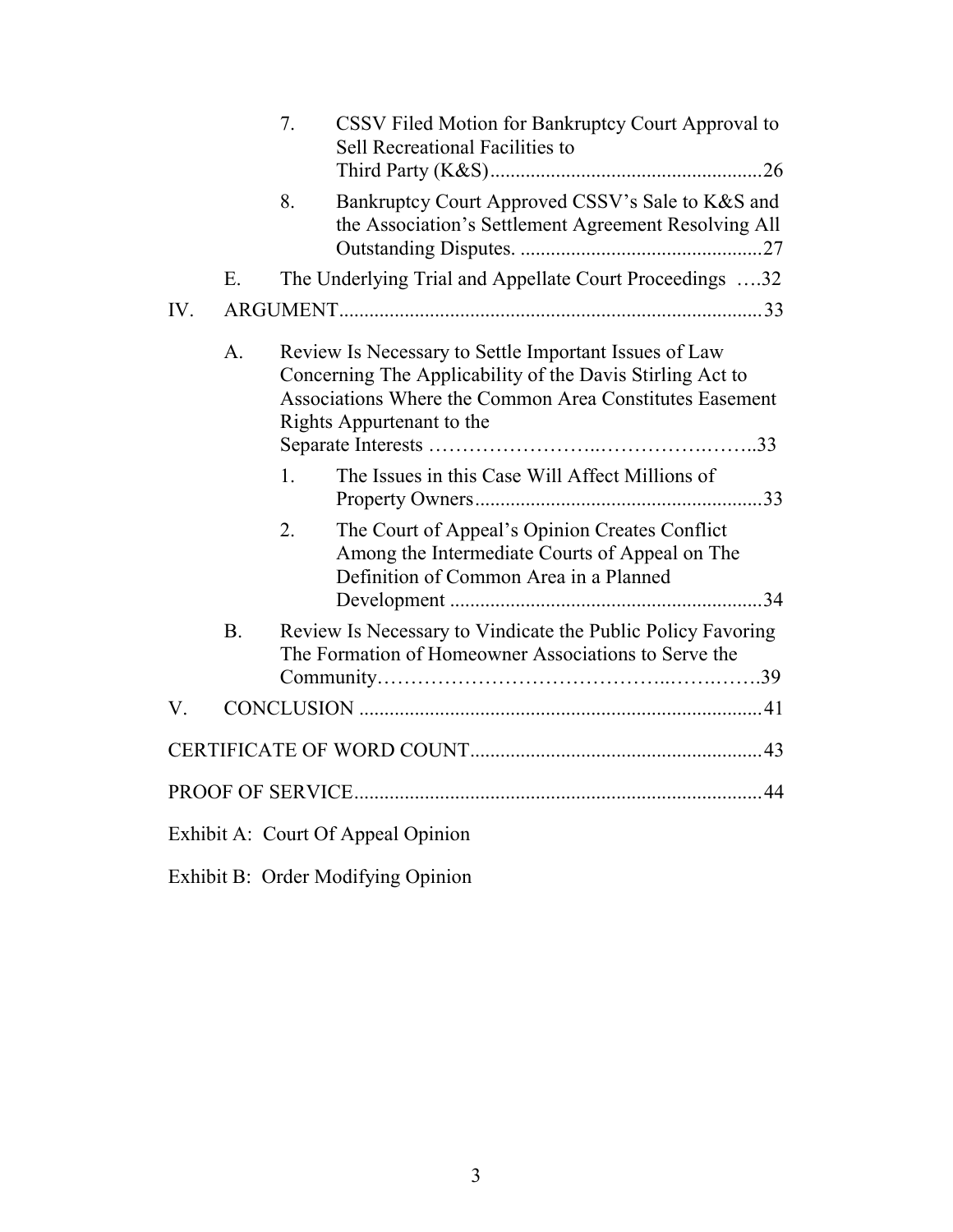# **TABLE OF AUTHORITIES**

# **Page(s)**

# **Cases**

| Chantiles v. Lake Forest II Master Homeowners Assn.                                 |     |
|-------------------------------------------------------------------------------------|-----|
| Citizens for Covenant Compliance v. Anderson                                        |     |
| Comm. to Save the Beverly Highlands Homes Ass'n v.<br>Beverly Highlands Homes Ass'n |     |
| Golden Rain Foundation v. Franz                                                     |     |
| Huntington Continental Townhouse Assn., Inc. v. Miner                               |     |
| Pinnacle Museum Tower Assn .v. Pinnace Marker<br>Development (US) LLC               | .39 |
| Terry v. Jones                                                                      |     |
| Welsch v. Goswick                                                                   |     |
| <b>Statutes</b>                                                                     |     |
|                                                                                     |     |
|                                                                                     |     |
|                                                                                     |     |
|                                                                                     |     |
|                                                                                     |     |
|                                                                                     |     |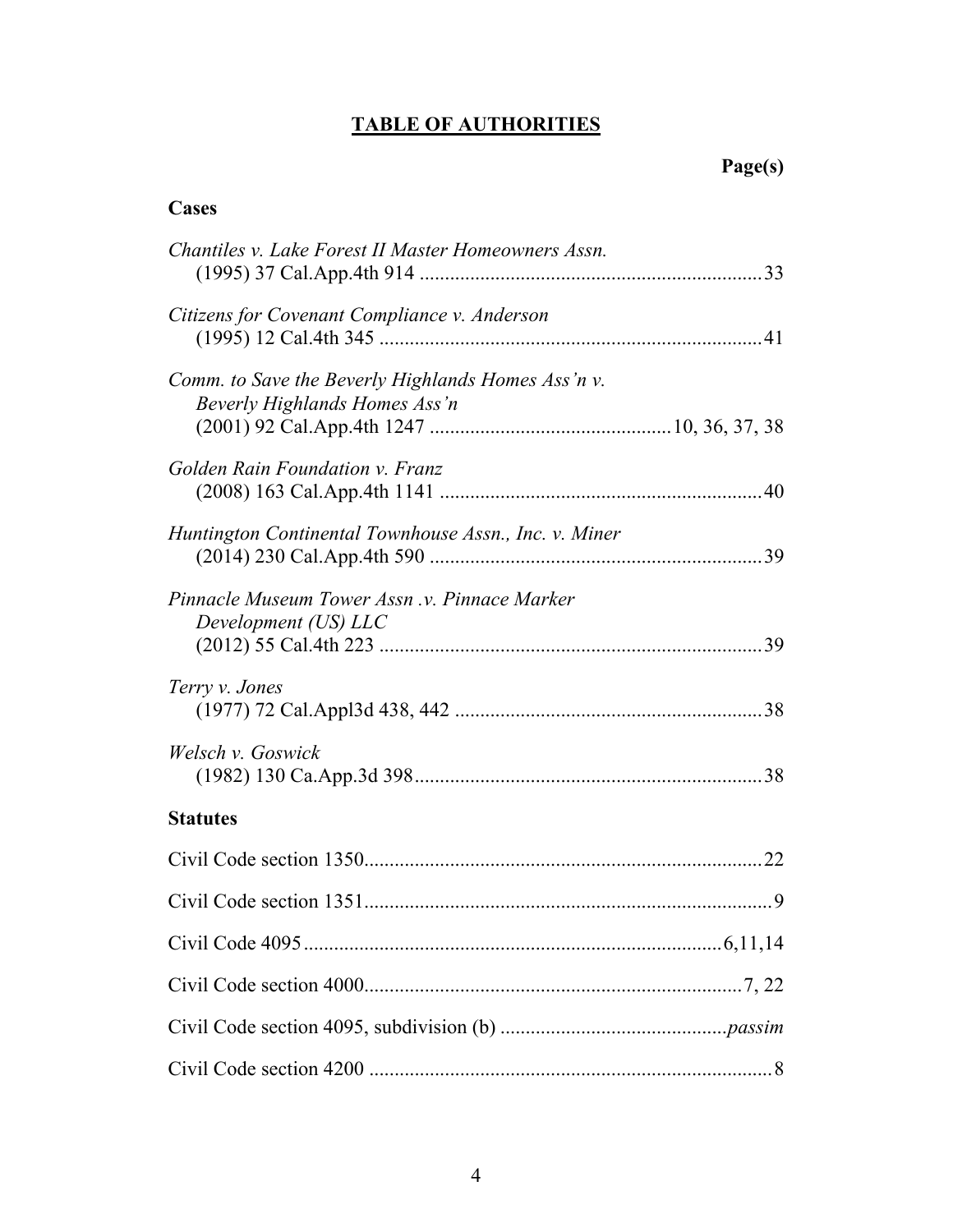| <b>Other Authorities</b>                                 |  |  |  |
|----------------------------------------------------------|--|--|--|
|                                                          |  |  |  |
|                                                          |  |  |  |
|                                                          |  |  |  |
|                                                          |  |  |  |
| Restatement (Third) of Property: Equitable Servitudes 38 |  |  |  |

Restatement (Third) of Property: Servitudes section 6.2(1).......................[36](#page-35-1)

Restatement (Third) of Property: Servitudes section 6.3 (1)......................[40](#page-39-1)

Sen. Bill No. 1265 (2017-2018 Reg. Sess.).................................................[33](#page-32-4)

4 Witkin, Summary of Cal. Law, supra, Real Property, section 434 ..........37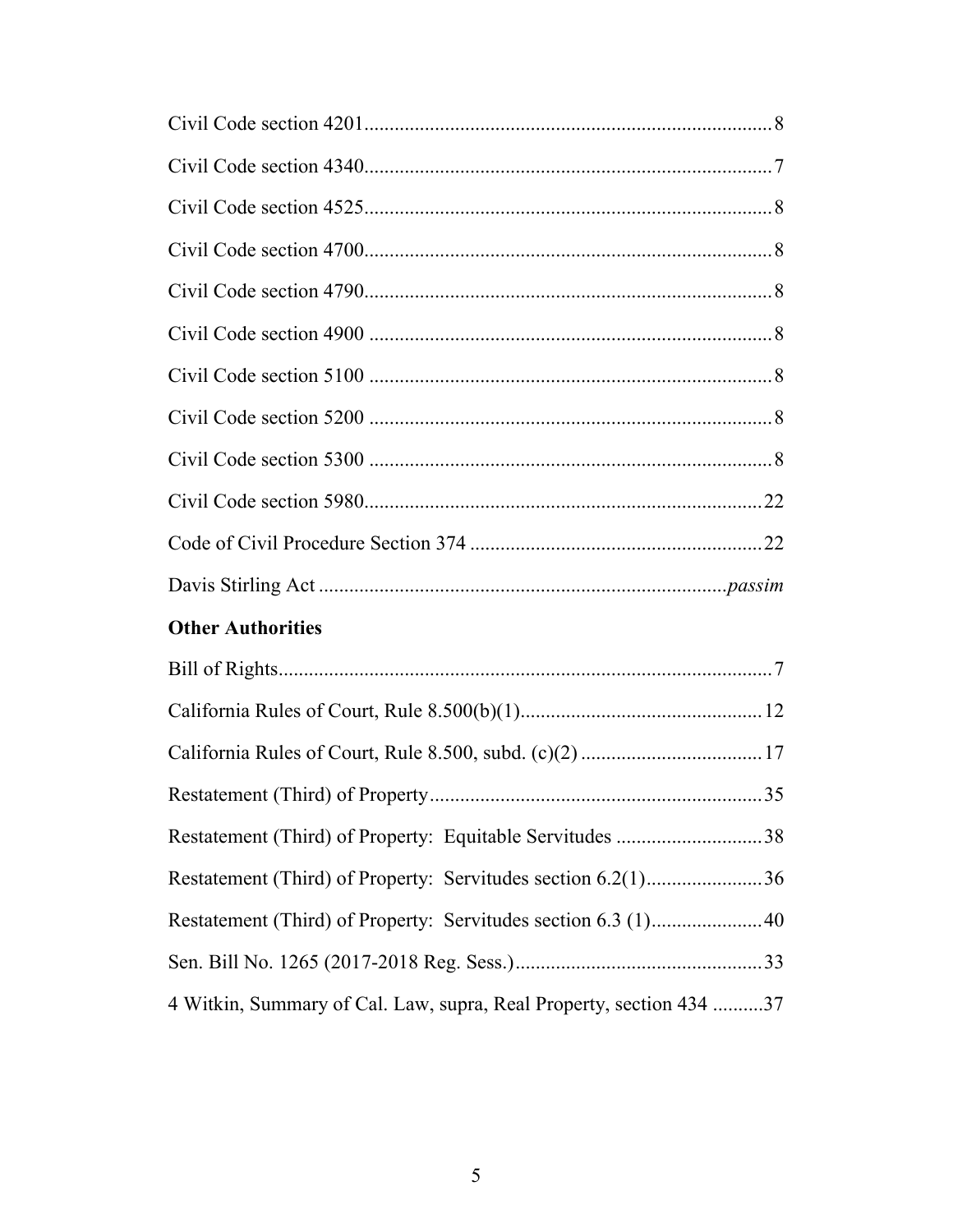# <span id="page-5-1"></span><span id="page-5-0"></span>**PETITION FOR REVIEW I. ISSUES PRESENTED FOR REVIEW**

- 1. Does the shared right owned by all homeowners within a subdivision to use and enjoy an appurtenant privately-owned recreational facility which was developed as part of the master planned community, with corresponding mandatory maintenance assessment responsibilities, constitute the "mutual or reciprocal easements appurtenant to the separate interests" contemplated by California Civil Code 4095, subdivision (b) as common area to support a conclusion the subdivision is a common interest development subject to the Davis Stirling Act?
- 2. If a subdivision is not subject to the Davis Stirling Act by operation of law, does public policy nevertheless compel the enforcement of a recorded declaration through which the subdivision owners collectively agreed to create and imbue a managing association with the same powers and duties of a homeowner association governing a common interest development under the Davis Stirling Act?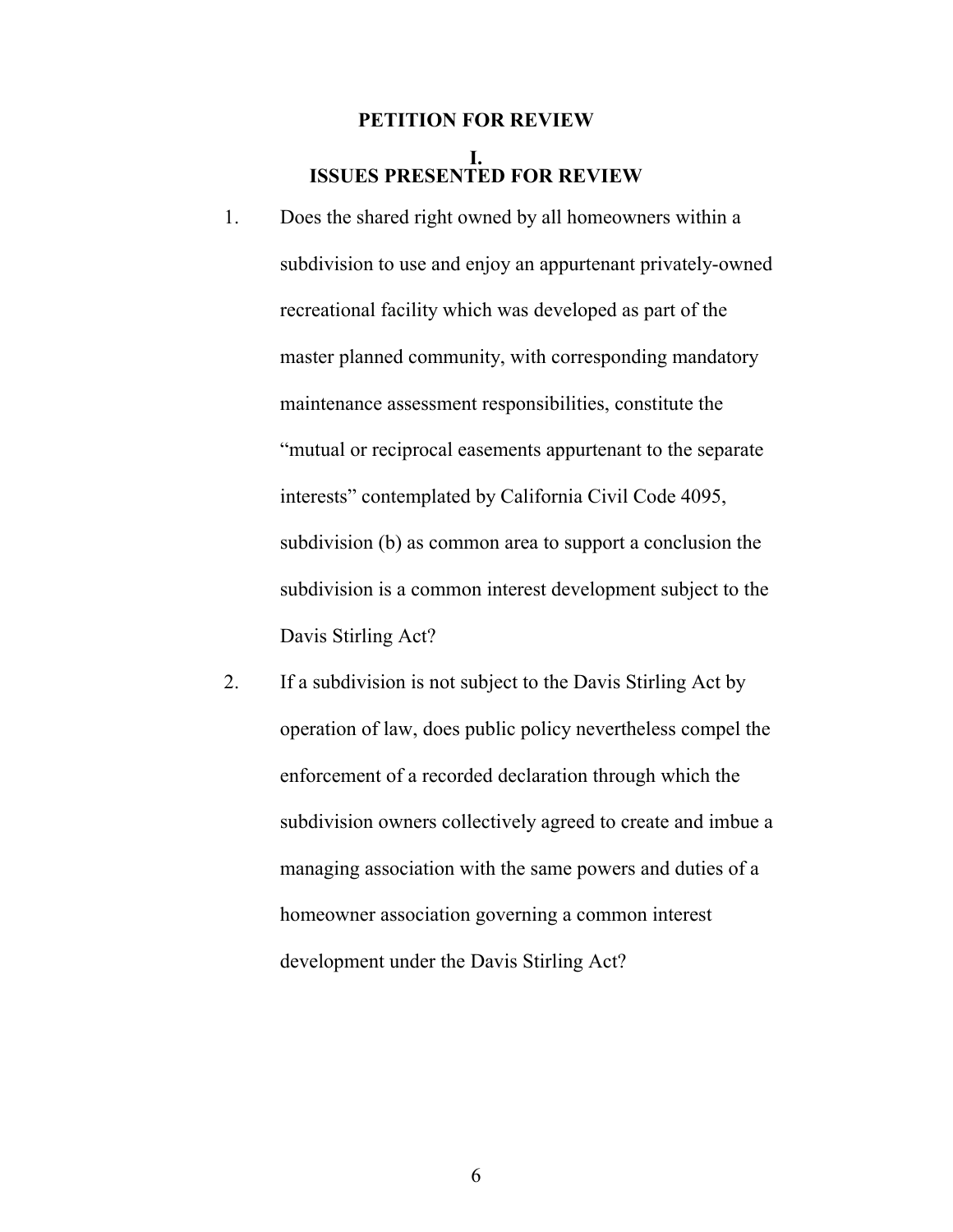#### <span id="page-6-0"></span>**II. REASONS SUPREME COURT REVIEW IS APPROPRIATE**

This Petition raises the important question of whether the Davis Stirling Act (the "Act") will apply to a master planned community in which the common area (e.g., the property interests owned mutually by the owners) is not a fee interest but rather an easement to use appurtenant property constructed as part of the original development and for which the owners pay a mandatory maintenance fee. Equally important is the question of the power of the homeowners to organize and create a homeowner association with the same rights and duties as provided for by the Act.

The Act is a comprehensive statutory scheme enacted in 1985 to regulate the operations of both incorporated and unincorporated homeowner associations created to govern common interest developments. Now codified at California Civil Code section 4000 et seq., the Act defines the respective rights and obligations of homeowners and homeowner associations covered by the Act. In many ways, the Act operates as the functional equivalent of the Bill of Rights for California owners of property within a common interest development.

<span id="page-6-2"></span><span id="page-6-1"></span>For example, the Act establishes rules providing for transparency in how a homeowner association can adopt operating rules (Civil Code section 4340 et seq.), establishes disclosure obligations of both owners and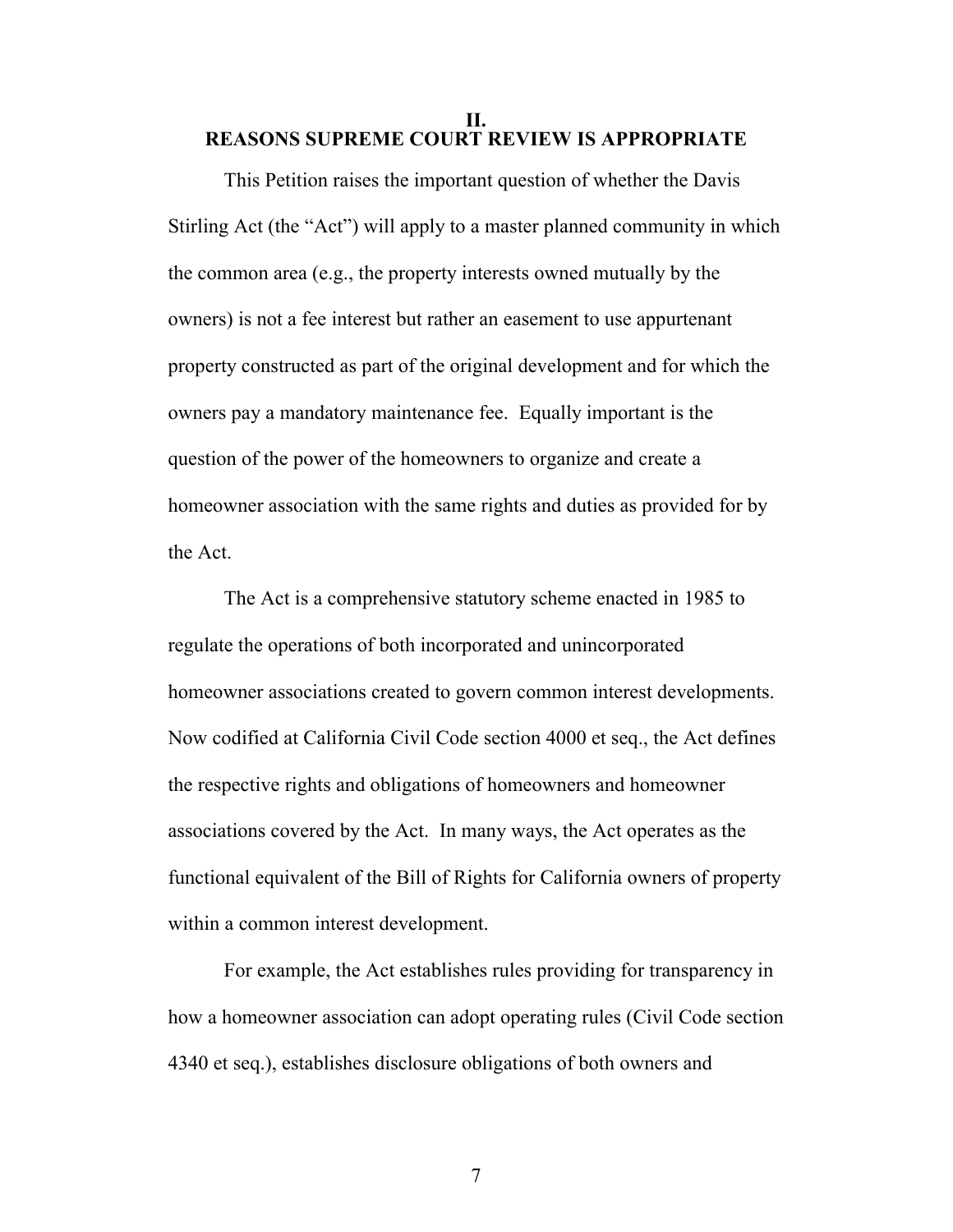<span id="page-7-5"></span><span id="page-7-4"></span><span id="page-7-2"></span>association alike and document inspection rights of the members (Civil Code sections 4525 et seq., 5200 et seq., and 5300 et seq.), provides rules rooted in fairness governing how elections (Civil Code sections 5100 et seq.) and meetings (Civil Code sections 4900 et seq.) must be conducted, establishes property use and maintenance presumptions (Civil Code sections 4700-4790), and more. The applicability of the Act to any particular subdivision has far-reaching consequences.

<span id="page-7-3"></span><span id="page-7-0"></span>Not all subdivisions created in California are automatically subject, by operation of law, to the rigors of the Act. Under California Civil Code section 4200 a common interest development subject to the Act is created whenever a separate interest coupled with an interest in "common area" or membership in the association is, or has been, conveyed provided all the following are recorded: (a) A declaration; (b) a condominium plan, if any exists. (c) a final map or parcel map…. for the common interest development. Central to the issues raised by this Petition, California Civil Code section 4201 clarifies that the Act only applies by operation of law to developments which include common area.

<span id="page-7-1"></span>The question of what constitutes common area in the context of planned developments – including subdivisions like the subject of this Petition in which the development is subdivided into lots with separate interest structures as opposed to condominiums with shared walls and more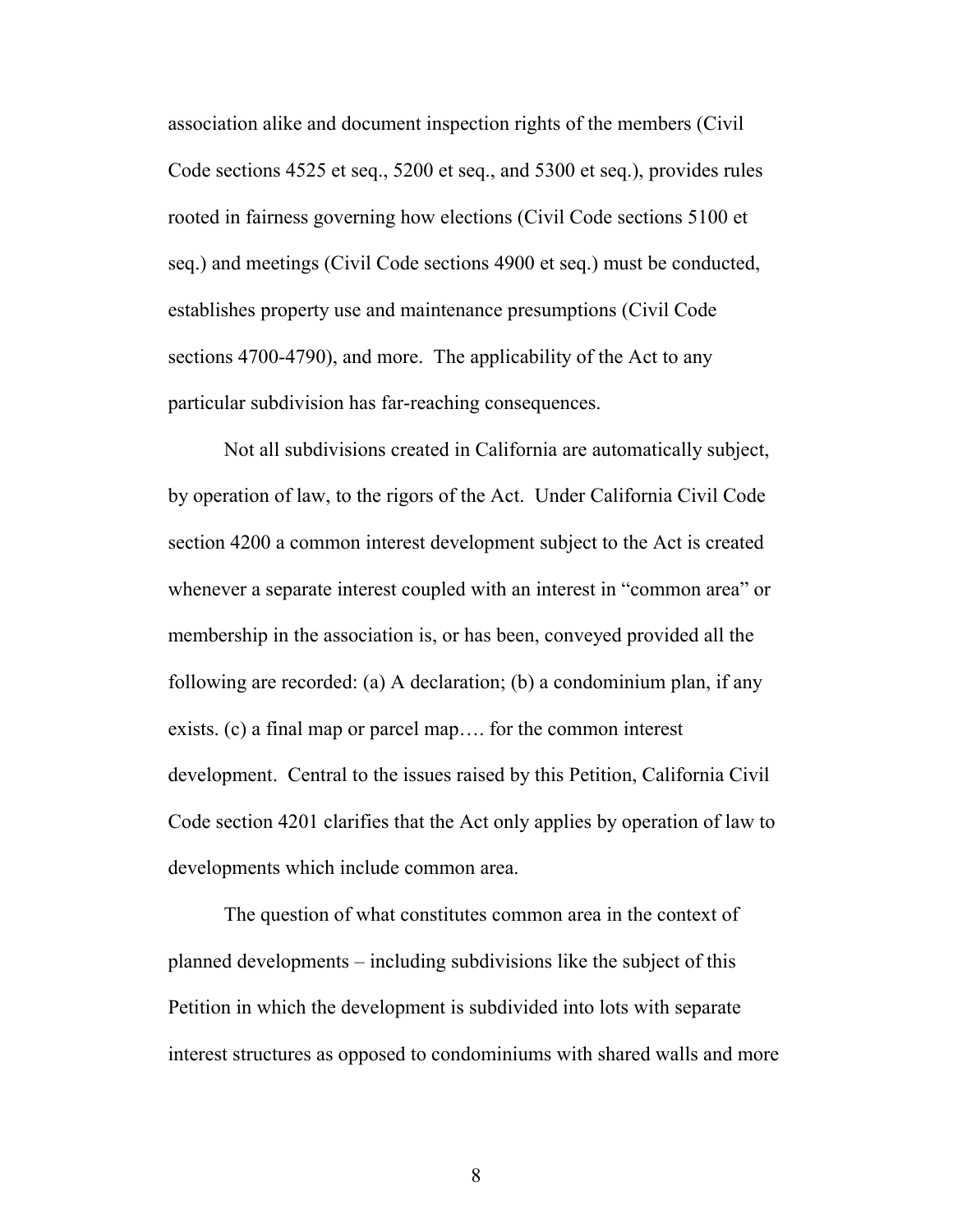obvious common area -- has confounded both the courts and the state legislature since the enactment of the Act.

In 1991, faced with the unintended consequences arising from the Act's original, narrow definition of common area requiring fee ownership which excluded too many subdivisions from its application, the California legislature expanded the definition of common area for planned developments to extend to those subdivisions in which the owners share "mutual or reciprocal easement rights" over property "appurtenant to the separate interests." (California Civil Code section 4095, subdivision (b).) Indeed, the California Department of Real Estate, as sponsor of the bill, posited:

<span id="page-8-0"></span>The sponsor asserts there is no reason to distinguish between a planned development where a homeowners association or the homeowners own and have a duty to maintain specific identified land as common area from the projects where the only obligation of the association is maintenance of **common easements**, such as roads, walkways, and trails.

(See Accompanying Motion for Judicial Notice.)

To close that gap, the Legislature approved Civil Code section 1351, subdivision (b), now section 4095, subdivision (b), and in so doing expanded the definition of common area for planned developments to include those subdivisions where the only thing the owners own in common are easements to use appurtenant property. Under the express language of California Civil Code section 4095, subdivision (b) the "mutual or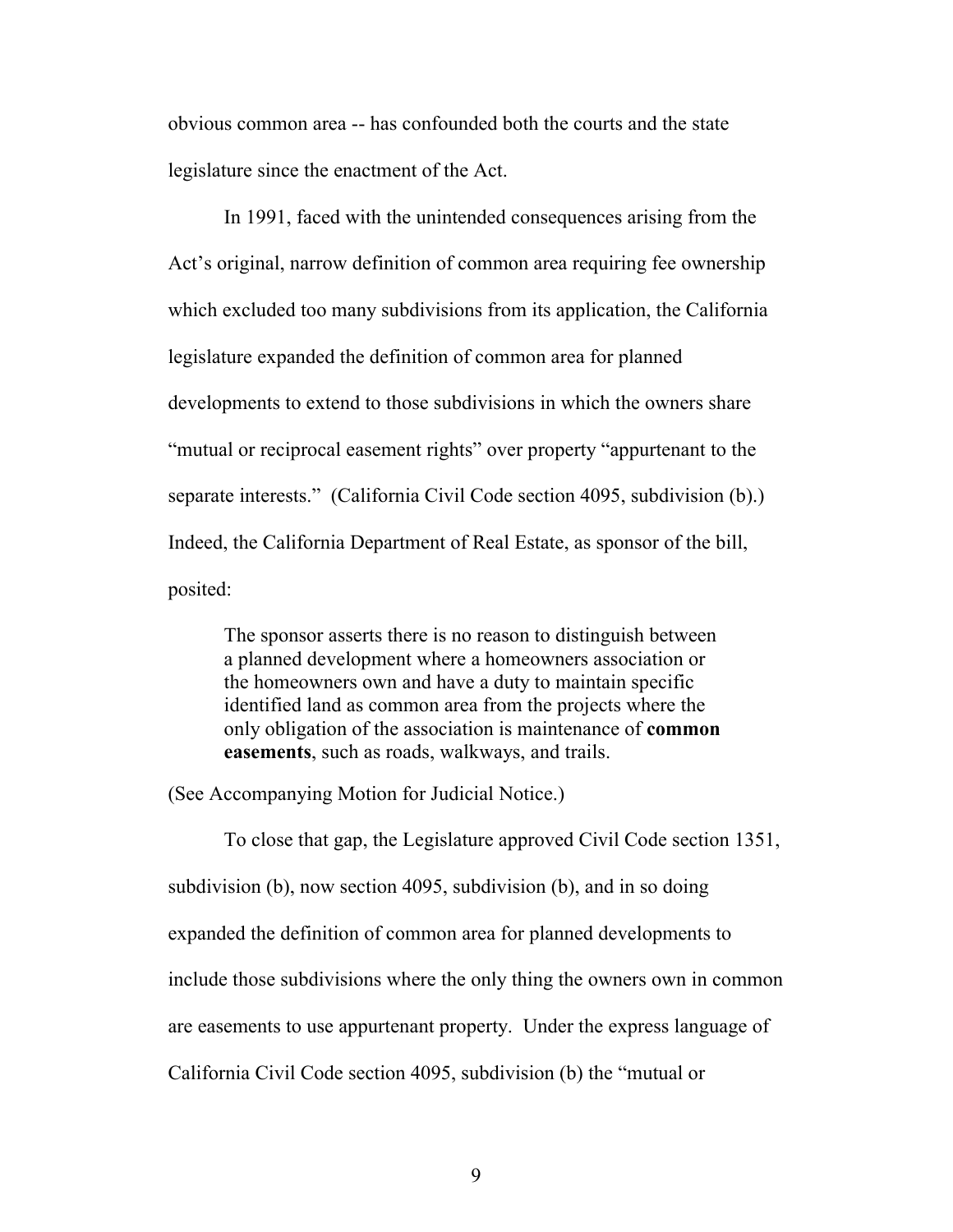reciprocal easements" which will constitute the common area need only be appurtenant to the separate interests.

There has been a fair amount of confusion as to what is meant by "mutual or reciprocal easements" in this unique context. As one leading treatise observed:

The statute's use of "mutual or reciprocal easement" … is problematic because it is unclear what constitutes a mutual or reciprocal easement under Civil Code section 4095. In most developments with easement rights or offsite maintenance obligations in favor of or imposed on the association or owners, the easement rights or obligations are usually unilateral in favor of the homeowners association or the owners and are not necessarily "mutual or reciprocal," in the ordinary sense of shared obligations or rights of use.

(CEB, Forming California Common Interest Developments, §1.38.)

<span id="page-9-0"></span>Until the Fourth District Court of Appeal, Division Two, published its decision in this matter, the questions presented have been regarding the nature of the rights inuring to the owners ("appurtenant to the separate interests") and whether the property rights in question are truly easements or something else. Decisions have been focused on whether the rights appurtenant to the separate interests were in the form of shared *use*, which would be a mutual easement, or rather in the nature of a restriction precluding the owner of the fee from doing something on the burdened property, which would be a restrictive covenant or an equitable easement. These are not the same things. See, generally, *Comm. to Save the Beverly Highlands Homes Ass'n v. Beverly Highlands Homes Ass'n* (2001) 92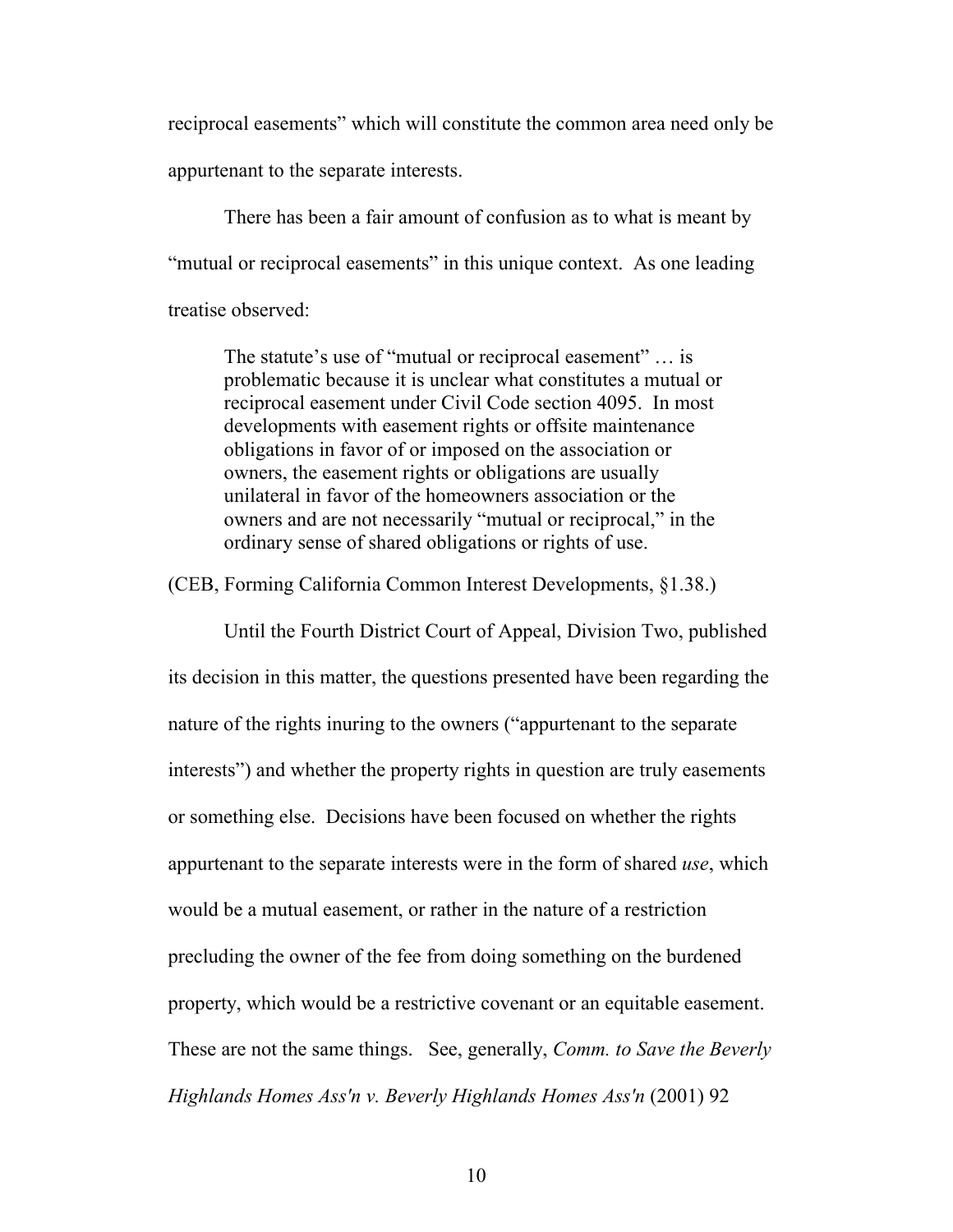Cal.App.4th 1247, 1269 ("Beverly Highlands"), discussing the distinctions and cautioning that easements in this context of determining whether such property interests are sufficient to constitute common area for a planned development are **not** to be confused with restrictive covenants and equitable servitudes.

Confounding the question of what type of easements will qualify as the "mutual or reciprocal easements appurtenant to the separate interests" under section 4095, the published decision in this matter creates even greater uncertainty in the law by citing to cases interpreting equitable servitudes and concluding based on those cases that: "A mutual easement has the same meaning as a reciprocal easement." (Slip Opinion, pp. 17-18.) Curiously, the Court of Appeal held that the servient tenement (which could be a road, walkway, or – as here – appurtenant recreational facilities), must have the same kind of rights to use the dominant tenement (which would be the individual lots) to qualify as common area. (Id.) As explained below, this is neither the best interpretation of section 4095, subdivision (b) nor is it consistent with existing case law or public policy.

Since the Legislature's adoption of the expanded definition of common area for a planned development to include "mutual **or** reciprocal easements appurtenant to the separate interests," suggesting they are not the same thing, the lower courts have struggled to interpret and apply this phrase consistently. The underlying published decision adds to this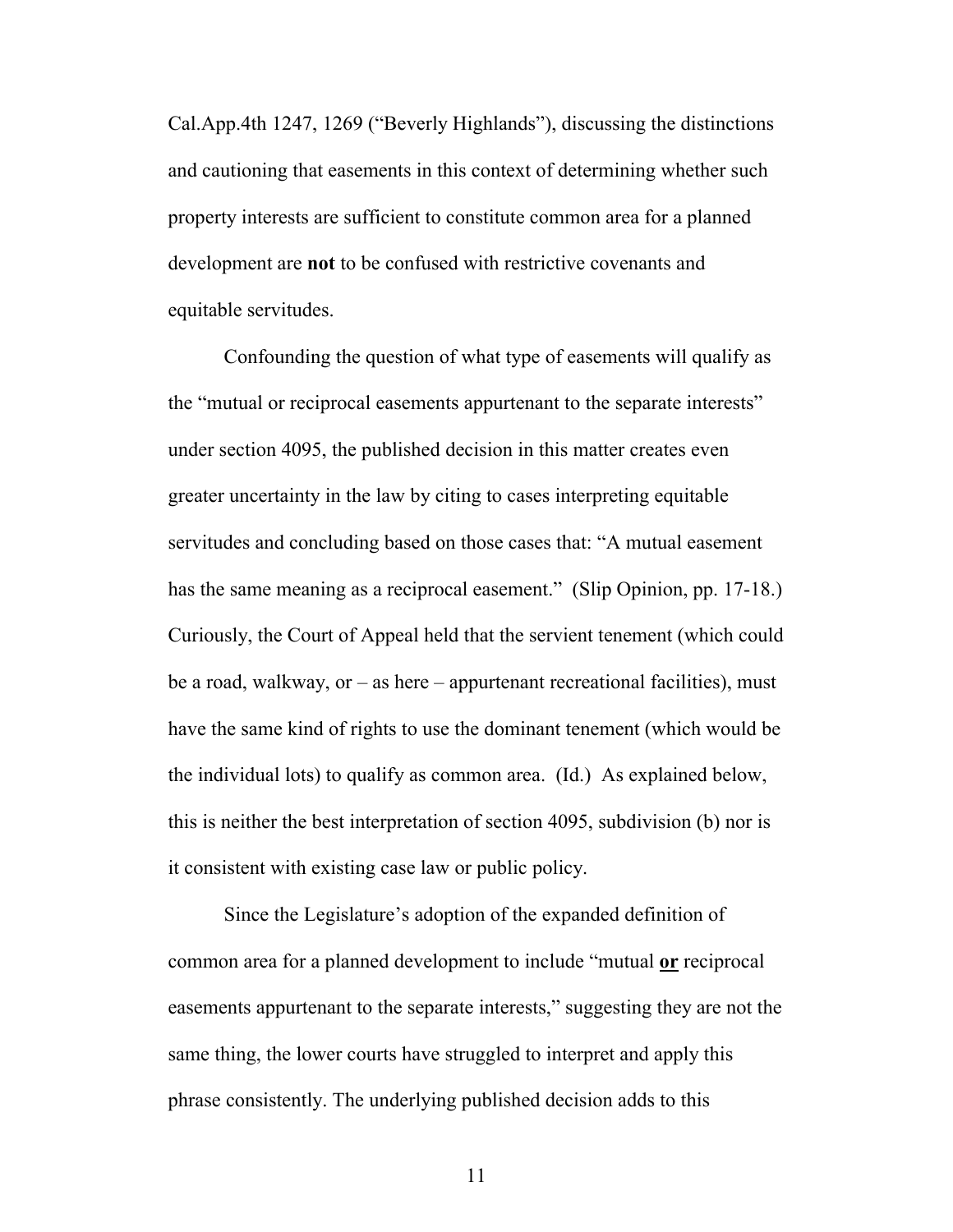confusion to suggesting that both the mutuality and reciprocity contemplated under section 4095, subdivision (b) is not intended to mean mutual among the owners, who ordinarily possess the easement rights as to a burdened parcel mutually, but that reciprocity of use must also exist with the owner of the burdened fee. (Slip Opinion, p. 17-18.) The Court essentially held it must be a two-way street between the owners within the subdivision, and the burdened property which is the subject of the easement which could be a street, walkway, or  $-\text{as }$  here  $-\text{recreational facilities}$ developed as part of the master planned community owned in fee by another.

<span id="page-11-0"></span>Supreme Court review is essential to settle this important question. To that end, pursuant to California Rules of Court, Rule 8.500(b)(1), this Petition seeks review of the underlying published opinion by the California Fourth District Court of Appeal, Division Two (attached as Exhibit A), which concluded that Tri Palm Estates, a planned development in Riverside County, California, is not a common interest development because the easements that the owners possess to use appurtenant recreational facilities are not **both** mutual and reciprocal and that reciprocity of use would have to run in favor of the owner of the burdened land. The Court of Appeal so held because the owner of the appurtenant recreational facilities has no reciprocal right to use any of the separate interest lots. (Slip Opinion, p. 17-18.)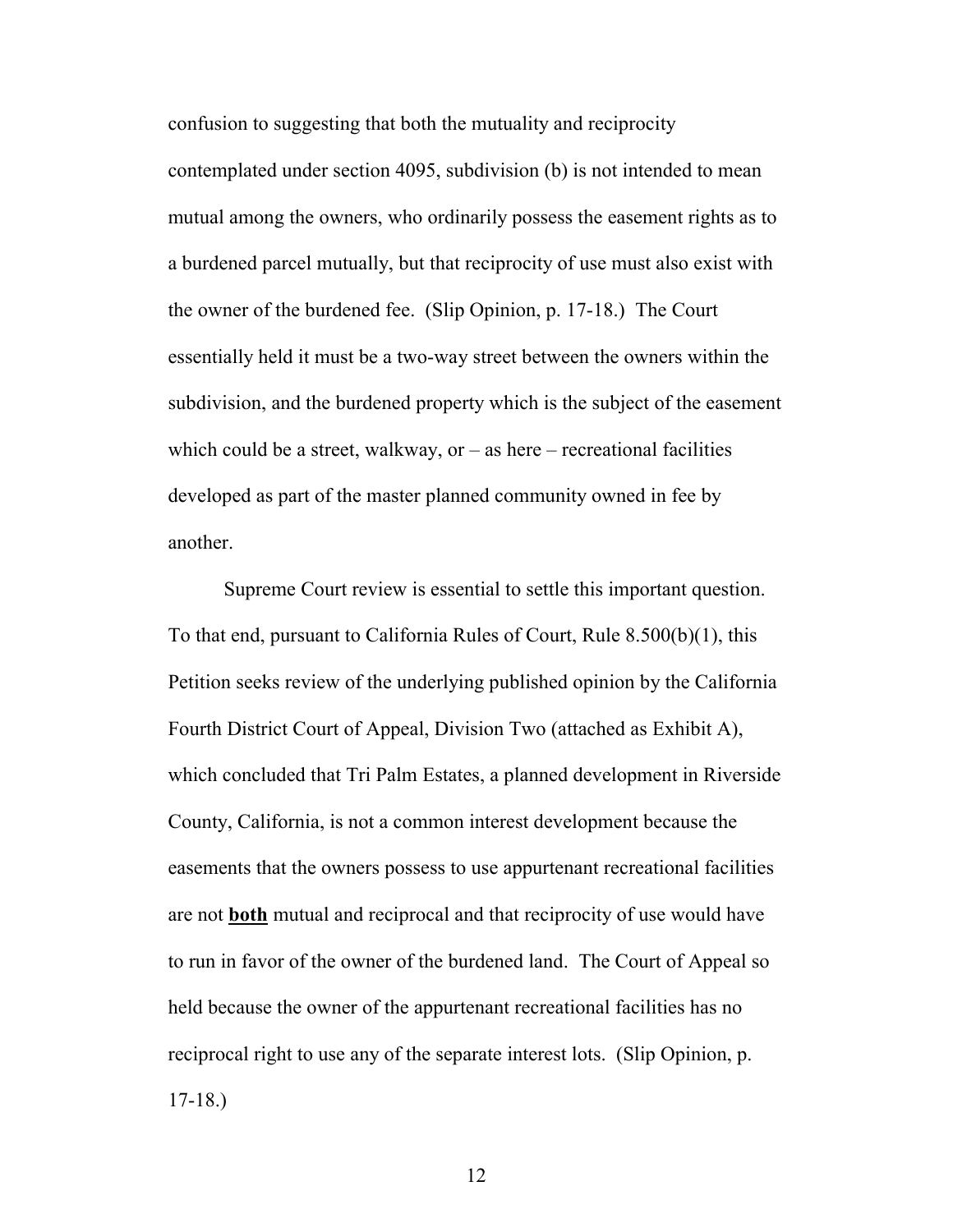In so doing, the opinion reversed the trial court's decision granting a special motion to strike an Association owner's lawsuit against the Association challenging the Association's decision to settle certain disputes with the owner of the adjacent recreational facility developed as part of the master planned community. That resolution arose out of a lengthy, complicated dispute with the owner of the recreational facilities brought by the Association under both the statutory authority accorded homeowner associations under the Act and pursuant to the authority vested in the Association under the express language of its governing documents.

Dissatisfied with the result, an owner (Plaintiff and Appellant Alex Cheveldave) brought a complaint in the underlying proceedings challenging the Association's authority to resolve the earlier dispute with the recreational facility. Reversing the trial court's determination that the Association had statutory standing as a common interest development, the Court of Appeal held that even though all owners shared, mutually, an easement to use the appurtenant recreational facilities and paid mandatory maintenance assessments, the owner of the recreational facilities did not have the "reciprocal" right to use the owners' individual lots and so the easements did not qualify as common area under section 4095, subdivision (b). (Slip Opinion, p. 19.) As such, the Court of Appeal held that the Association's special motion to strike should have been denied because, at least under the minimal merits standard applicable to that particular motion,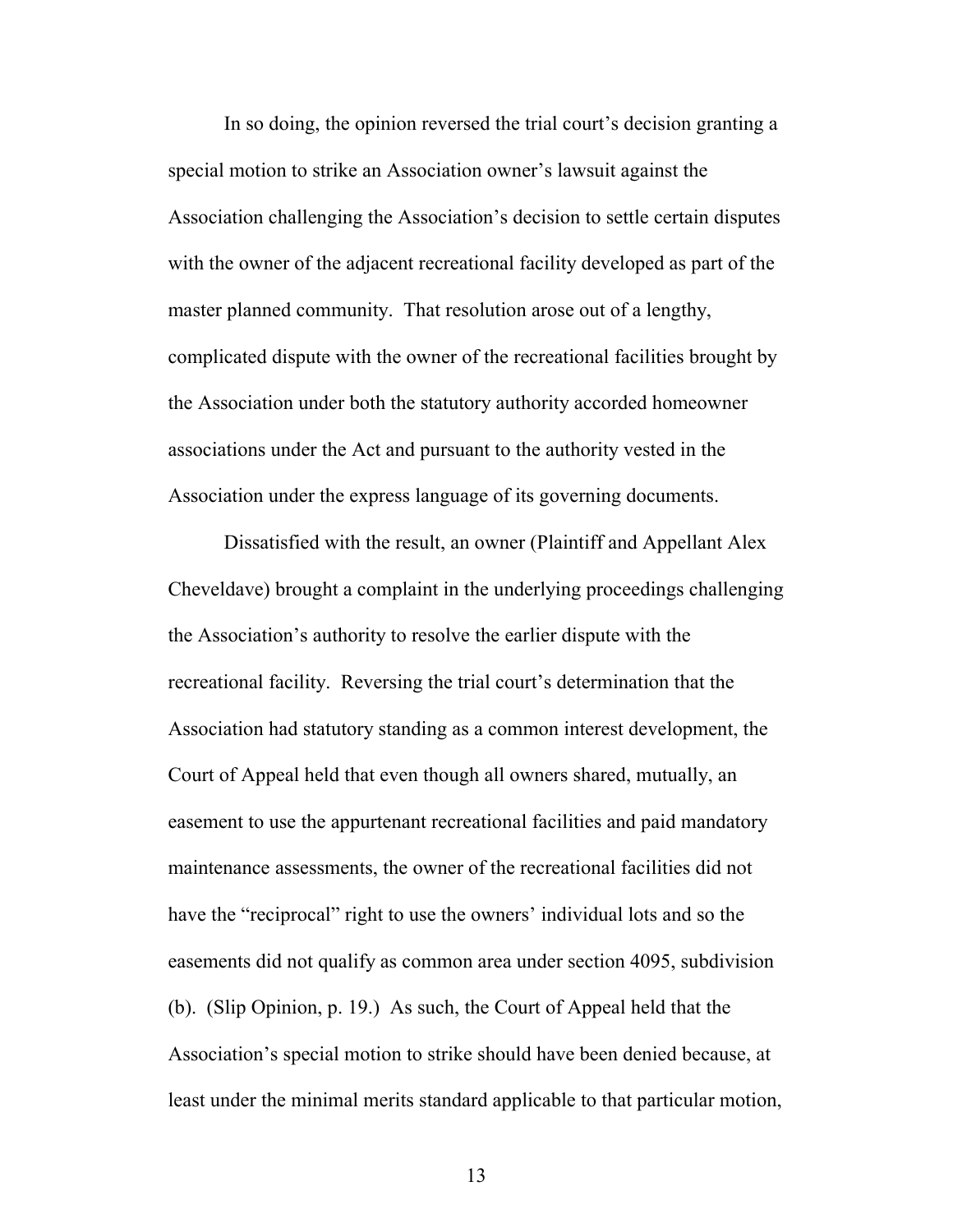the owner bringing suit to challenge the Association's resolution of the disputes concerning the recreational facilities could contest the Association's *statutory* standing to settle the suit on behalf of the homeowners under the Act since the easements do not qualify as "common area" under section 4095, subdivision (b).

For the very same reasons, the Court of Appeal also declined to enforce the recorded declaration of restrictions through which the owners within the subdivision had previously agreed to create a homeowner association to serve in the same capacity as if subject to the Act, even if it were not a common interest development by operation of law. (Slip Opinion, pp. 19-20.)

In concluding Tri Palm Estates lacked common area, the appellate court specifically rejected the idea that the homeowners' collective and shared right to access and use the appurtenant recreational facility, with corresponding maintenance assessment responsibilities in favor of the recreational facilities, were the type of "mutual or reciprocal easements" contemplated by Civil Code 4095, subdivision (b) which expands the definition of common area to certain easement rights appurtenant to the separate interests in a planned development.

The Court of Appeal's analysis of the Association's common area and legal status is in conflict with other appellate decisions touching upon this issue and does not comport with the legislative intent behind section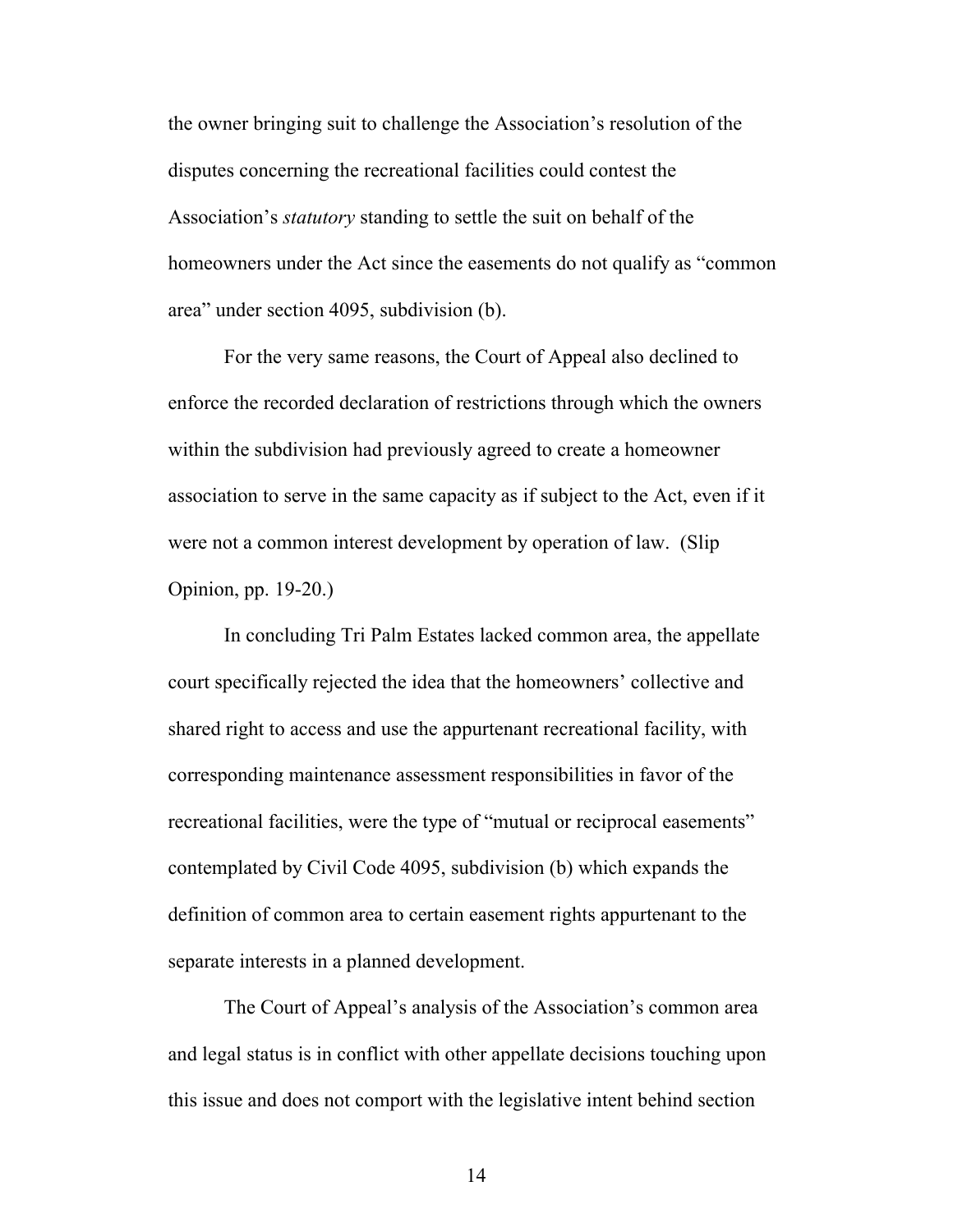4095, subdivision (b), creating great uncertainty in the law as to how the expanded definition of common area should be applied. Supreme Court review of this question is critical to the governance of thousands of associations throughout the State of California and review is now necessary secure uniformity of the law. Given the breadth of the Act and its technical requirements, this is an important question crucial to the day-to-day governance of those planned developments existing throughout the State of California in which the common area consists of such easements (property use rights) appurtenant to the separate interests. Associations throughout the State of California need clear guidance on whether and under what circumstances the rules set forth in the Act will apply to them.

Equally important is the Court's inexplicable rejection of the determination by the Association's membership, as expressed in the governing documents of the Association recorded against the properties by the will and consent of the majority of the membership, to create and imbue an association with the powers and duties of a common interest development. In any event, where a homeowner association's status under the statutory definitions set in the Act is questionable, the rights of the majority of the property owners to create an association with all the powers and duties of a common interest development under the statutory definitions should be sufficient to settle the question. The rationale given by the Court of Appeal in its rejection of the express language of the recorded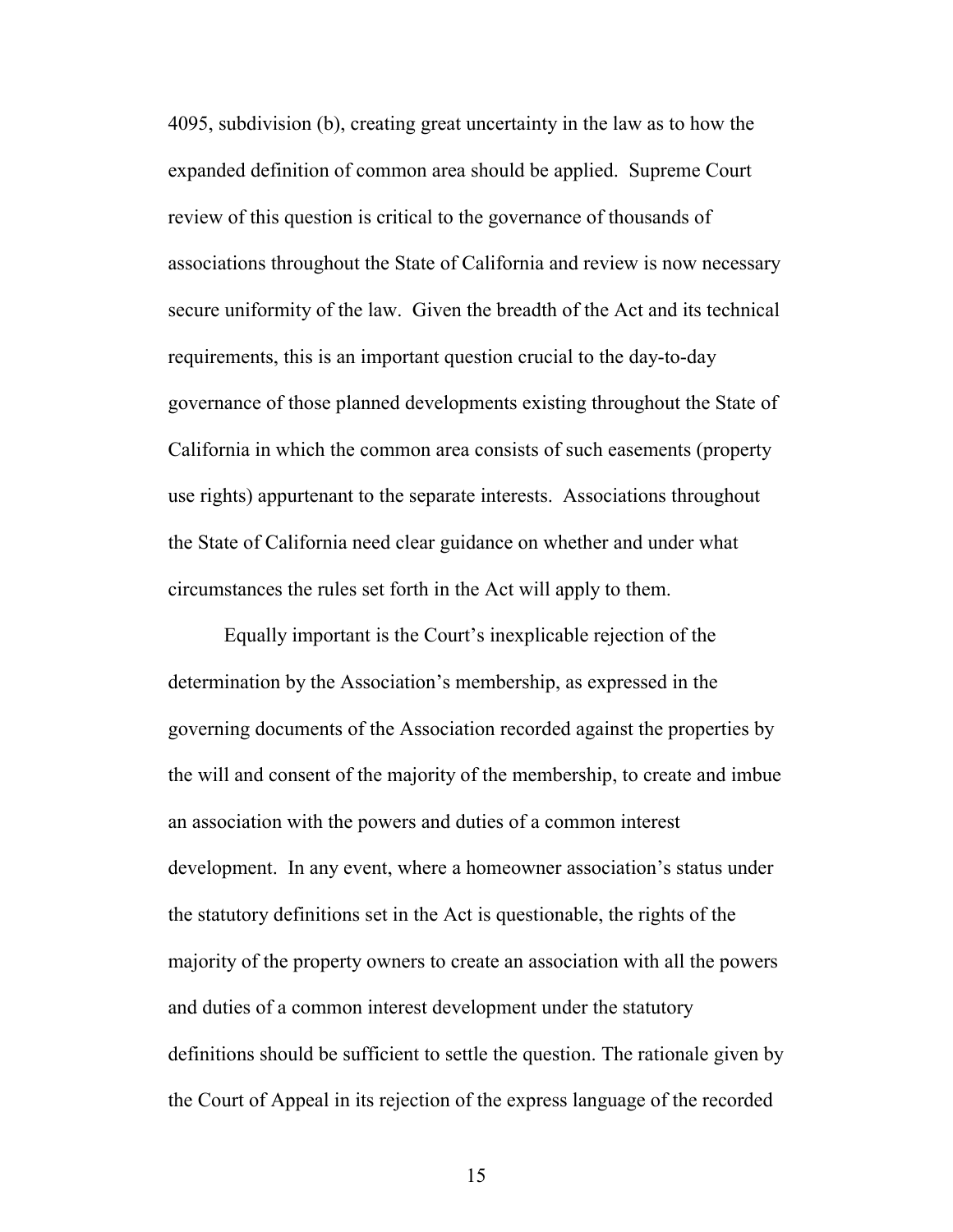declaration giving the Association the power and duty to enforce the very rights which formed the basis for the homeowner's claim is circular, relates only to the question of whether the Association is a common interest development as a matter of law, and ignores the will of the membership majority. (Slip Opinion, p. 20.) This does not comport with well-settled principles which apply to the interpretation and enforcement of the governing documents of any subdivision (whether under the Act or not) pursuant to contractual principles.

Given the extraordinarily important public policies involved, this case merits Supreme Court review to settle these issues for the State of California. These issues have far reaching consequences not just for Tri Palm Estates but for the many planned developments across the State of California where the property rights which the owners have in common are easements to use property appurtenant to the separate interests.

### <span id="page-15-1"></span><span id="page-15-0"></span>**III. STATEMENT OF THE CASE**

## **A. Factual Background – Missing or Omitted Material Facts Raised in Petition for Rehearing to the Court of Appeal**

The Court of Appeal's Opinion omitted or misstated many material facts concerning the development of Tri Palm Estates. These omissions or misstatements include many original development facts relating to the subdivision of the property and the developer's stated intent, the Tri Palm Estate owners' creation of the Association for specific purposes related to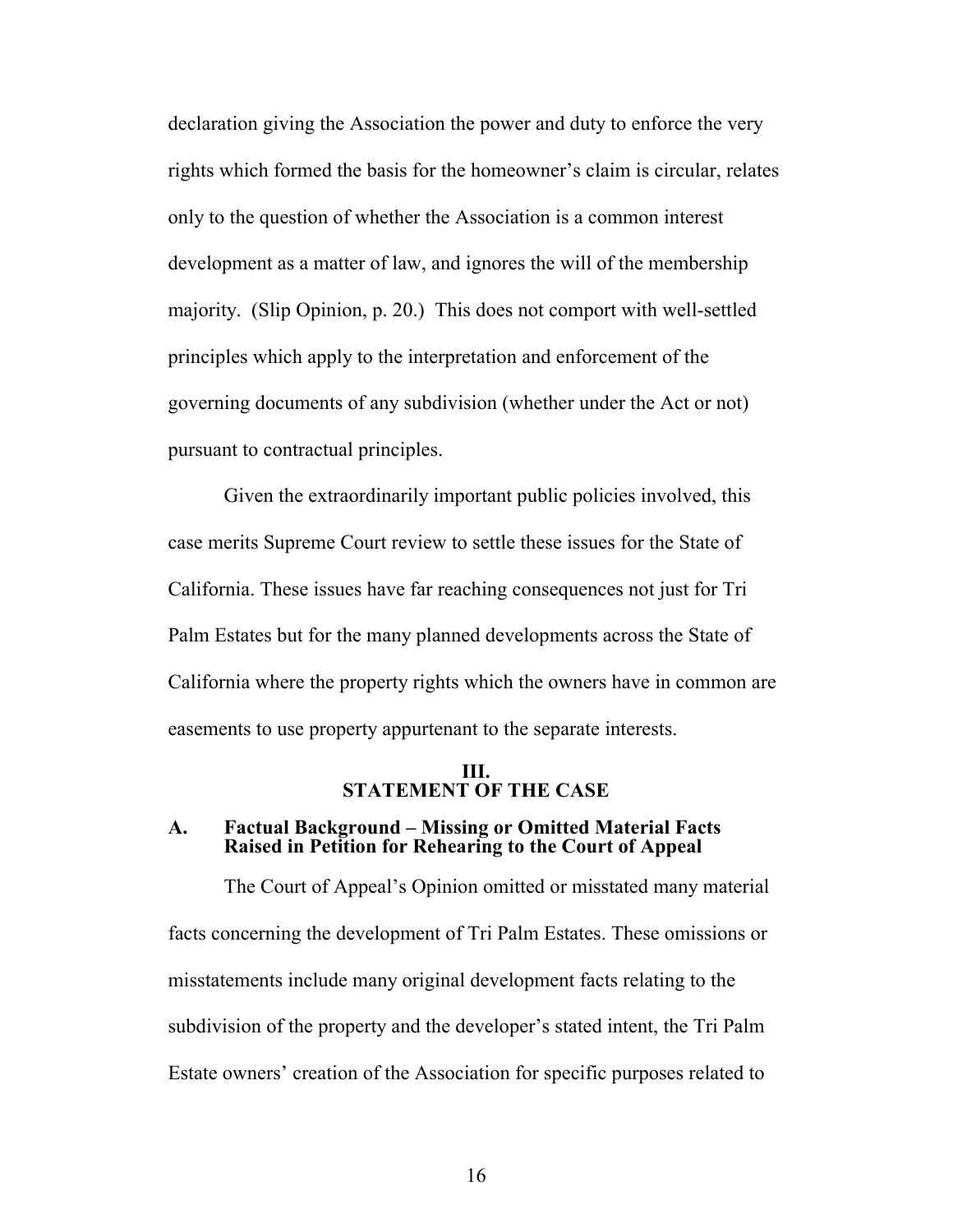<span id="page-16-1"></span>management of the relationship with the owner of the appurtenant recreational facilities, discussion of all relevant provisions of the governing documents, and the extent of the Association's litigation activities for the benefit of the homeowners leading to the underlying lawsuit. In accordance with California Rules of Court, Rule 8.500, subd. (c)(2), the Association filed a Petition for Rehearing identifying these factual omissions or misstatements on October 18, 2018. The Petition for Rehearing was denied as part of the order modifying the opinion (in ways unrelated to the factual omissions or misstatements raised in the Petition for Rehearing) dated October 31, 2018 attached hereto as Exhibit B.

The following facts are either taken from the Court of Appeal's Slip Opinion or Association's Petition for Rehearing ("PRH") directed to the Court of Appeal. The Association respectfully submits that given the importance of these issues, review of the questions presented is either appropriate in this forum or at a very minimum this Court should exercise its supervisory powers and order the Court of Appeal to reconsider its opinion in light of all of the material facts summarized below.

#### <span id="page-16-0"></span>**B. Historical Development of Tri Palm Estates and the Appurtenant Recreational Facility**

Tri Palm Estates is a subdivision consisting of over 1600 lots, divided in ten tracts, developed from the 1960's through the 1980's. (Slip Opinion, p. 2, 3.) There are two tiers of governing documents governing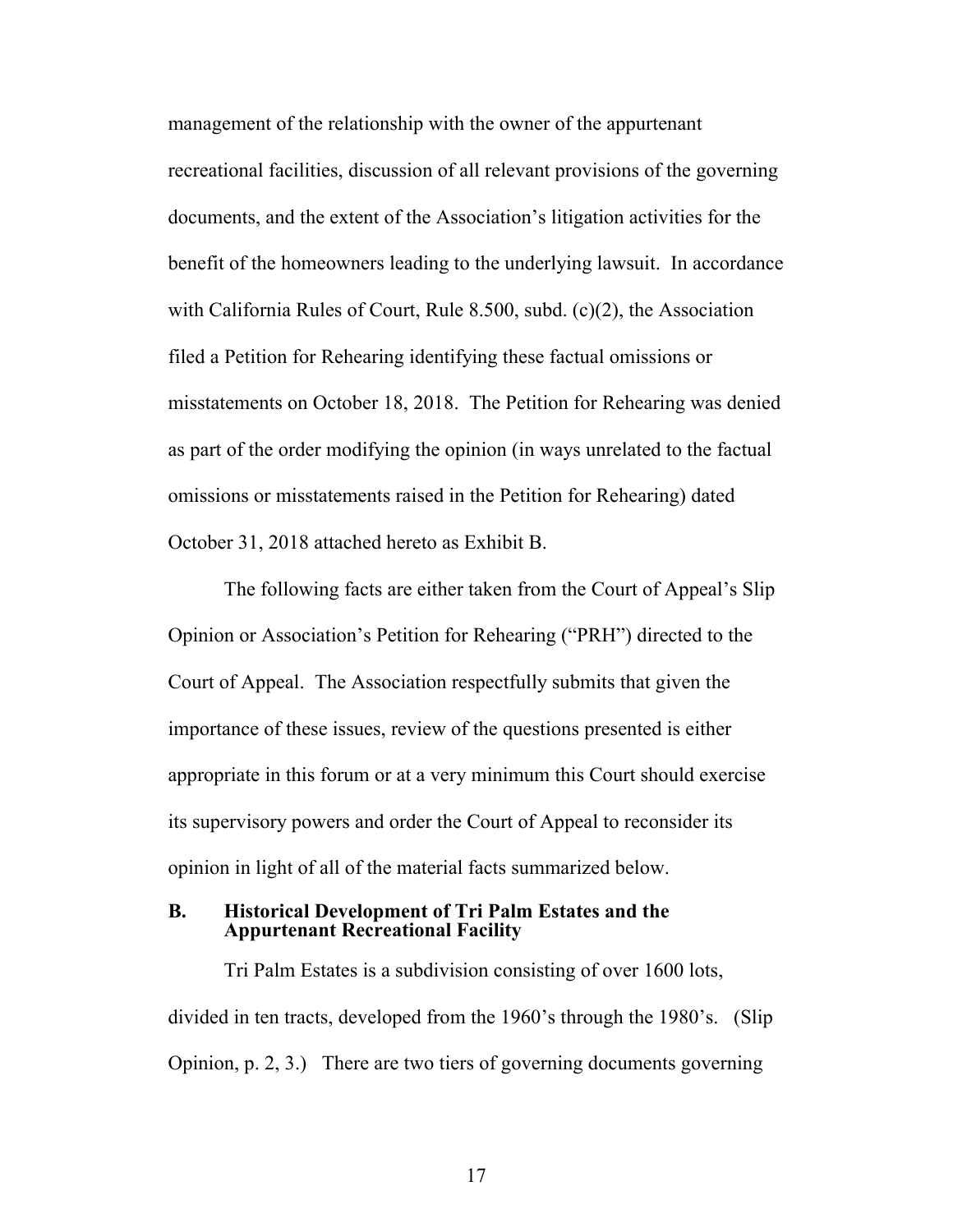Tri Palm Estates. In addition to the Master Declaration covering the entire subdivision (including all lots and the appurtenant recreational facilities) recorded against the properties by consent of the owners and restated in 2003, the individual tracts comprising the sub-associations within the Tri Palm Unified Owners Association are also subject to declarations of restrictions specific to each tract recorded by the original developer. (Slip Opinion, pp. 2, 3; 1 Appellant's Appendix "A.A." 14-24, 28.) Relevant here is Unit Three of Tri Palm Estates. At the time of the underlying complaint, Plaintiff and Appellant Cheveldave owned property within that tract. (1A.A.8, 14.)

Developed as part of the original Tri Palm master planned community (1A.A.14, 17-18) are recreational facilities (hereinafter "Recreational Facilities") consisting of two golf courses, a clubhouse, pools, a meeting facility, and additional facilities. (2A.A.196.) The Recreational Facilities are appurtenant to all the lots of the Tri Palm Estates subdivision, were part of the original development of the project (1A.A.17- 18), and are an integral part of ownership within the Tri Palm Unified Owners Association. (1A.A.30; 3A.A.618-621.)

The 2003 Master Declaration clarifies and confirms the easements appurtenant to each lot for the use and enjoyment of the Recreational Facilities inuring to all members of the Association (Slip Opinion, p. 17; 1A.A.28-29, 37), and for the levying of assessments against Association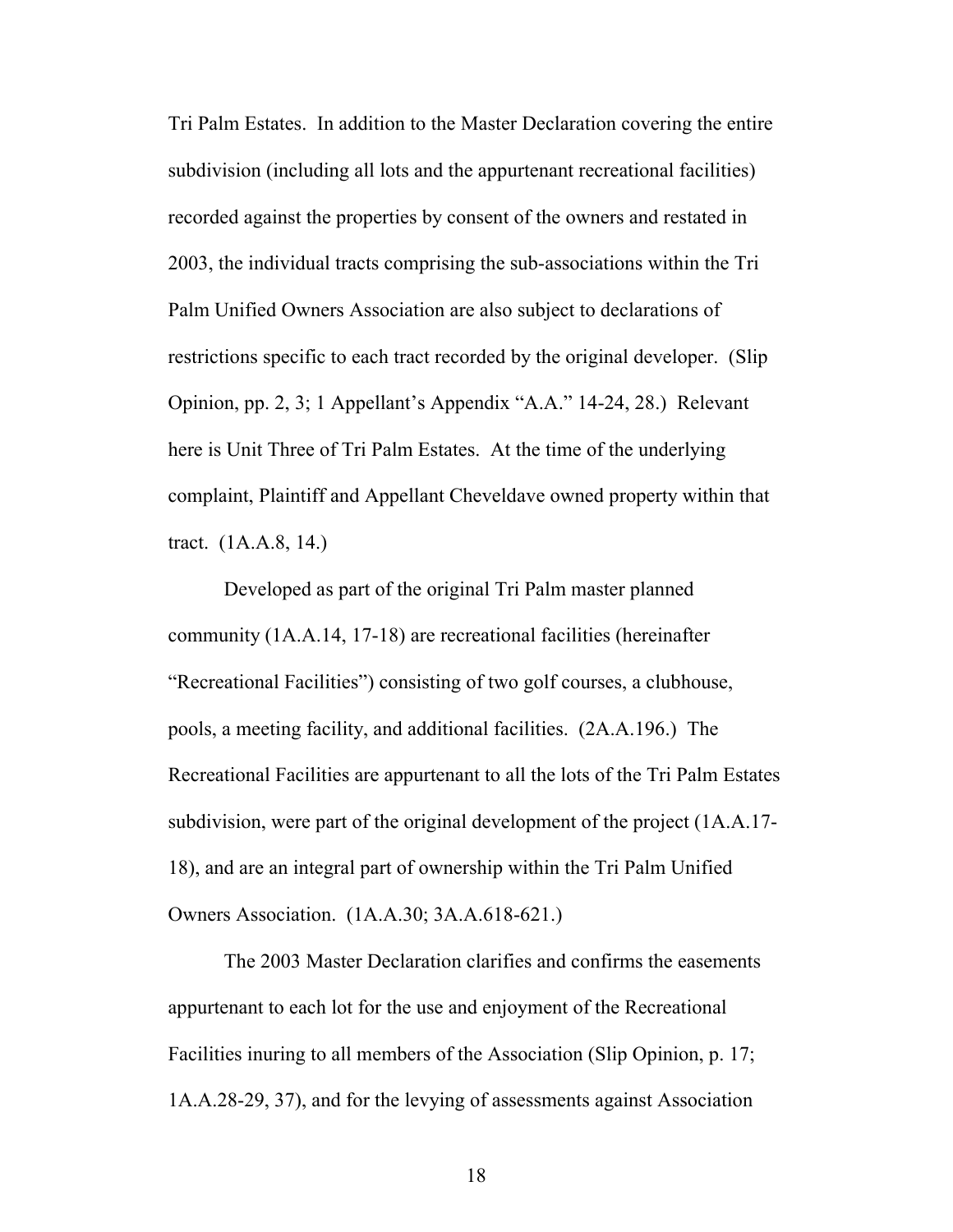members to support the operations of the Association. (1A.A.32, 34-36.) The assessment obligations are mandatory and run with the land. (Id.)

The original tract declarations, including the Unit Three Declaration, also require payment by the individual owners of assessments to the owner of the Recreational Facilities for maintenance of the Recreational Facilities and these obligations are also mandatory. (1A.A.18.) The assessment revenue paid by Association members to fund the Recreational Facilities generates more than \$4,200,000.00 annually. (2A.A.195.) Corresponding rights to lien and foreclose upon each lot to enforce the maintenance assessment were vested under the Declaration in the owner of the Recreational Facility. (1 A.A. 22-23.)

The original developer of Tri Palm Estates included the Recreational Facilities within the boundaries of the Tri Palm Estates development. Recorded in 1968, the Declaration of Restrictions and Charges for Tri Palm Estates Unit Three (the "Unit Three Declaration"), recites the original developer's intent to "develop and improve said tract of land, to open up and lay out the streets shown on said map, to impose on the lots [within Unit Three including Appellants' properties] and other parcels of land included in said tract **mutual and beneficial restrictions, covenants, agreements, easements, conditions and charges as hereinafter set forth, under a general plan or scheme of improvements for the benefit of all**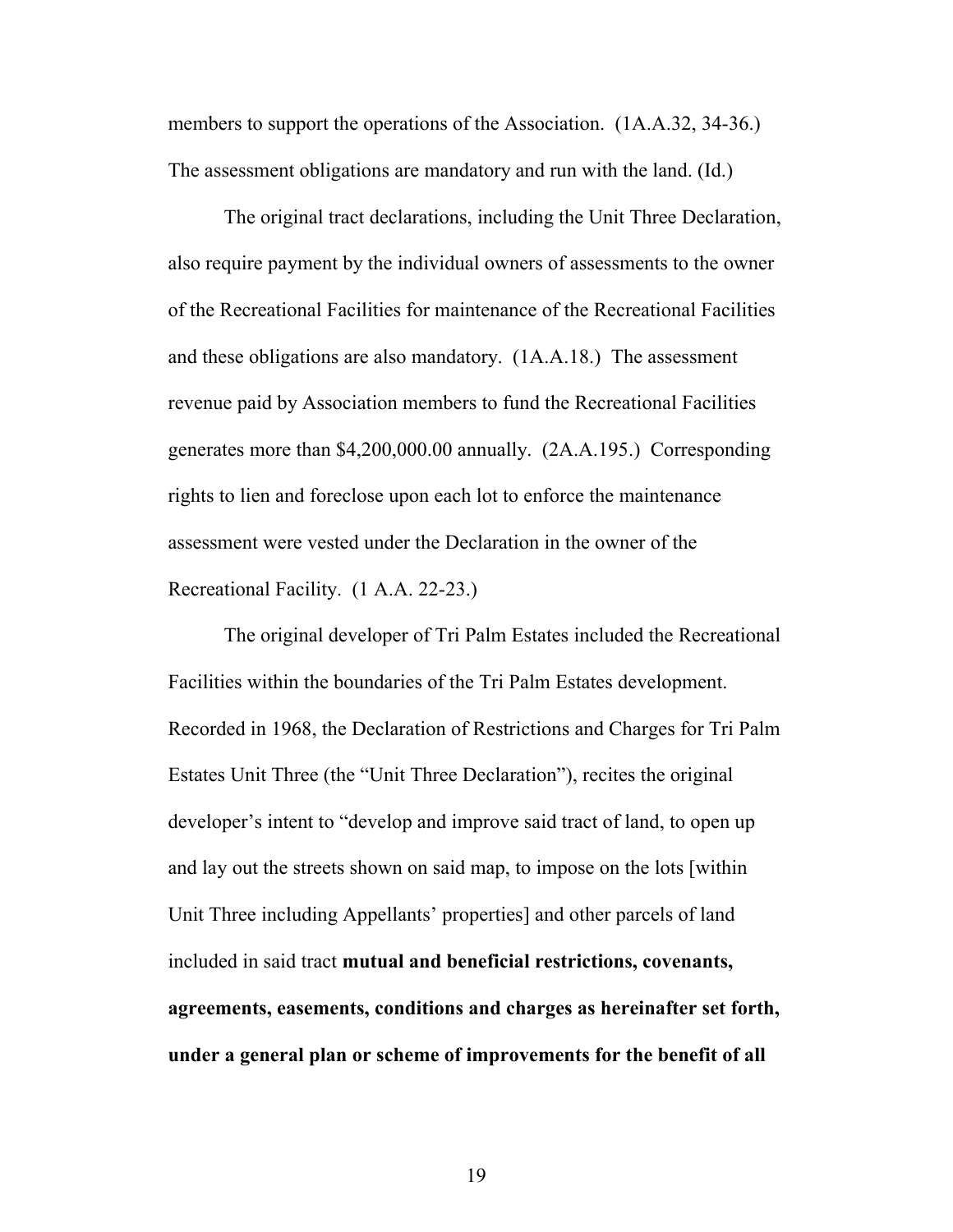**the lands in the tract and the future owners of said lands…**." (1A.A.14, emphasis added.)

In turn, the Unit Three Declaration (and the declarations for all other Tri Palm Estates tracts) also established mutual easements in favor of all owners of land within Tri Palm Estates to use the Recreational Facilities (Slip Opinion, p. 17; 1A.A 17-18; 1A.A. 37-38) and provided for authority to bring legal action to enforce the Unit Three Declaration in the original developer or any "person, firm or corporation to whom [the original developer] may have assigned the [enforcement] right." (1A.A.22-23.)

The Recreational Facilities eventually transferred to Andrew Stevens who owned the burdened land as of the date of the 2003 Master Declaration, and who (along with the majority of the Tri Palm Estates owners) expressly consented to the clarifications of all easements and rights inuring to the separate interests as expressed in the Master Declaration. (1A.A.17-18; 1 A.A. 28.) The Recreational Facilities are described as part of the Tri Palms Estates development in the original Declaration and are subject to the Master Declaration in the same way as all lots within the development. (Id.) Thus, the rights and obligations by and between the lot owners and the owner of the recreational facilities property are governed by the Declaration and Master Declaration with rights and responsibilities flowing both ways, reciprocally. (Id.)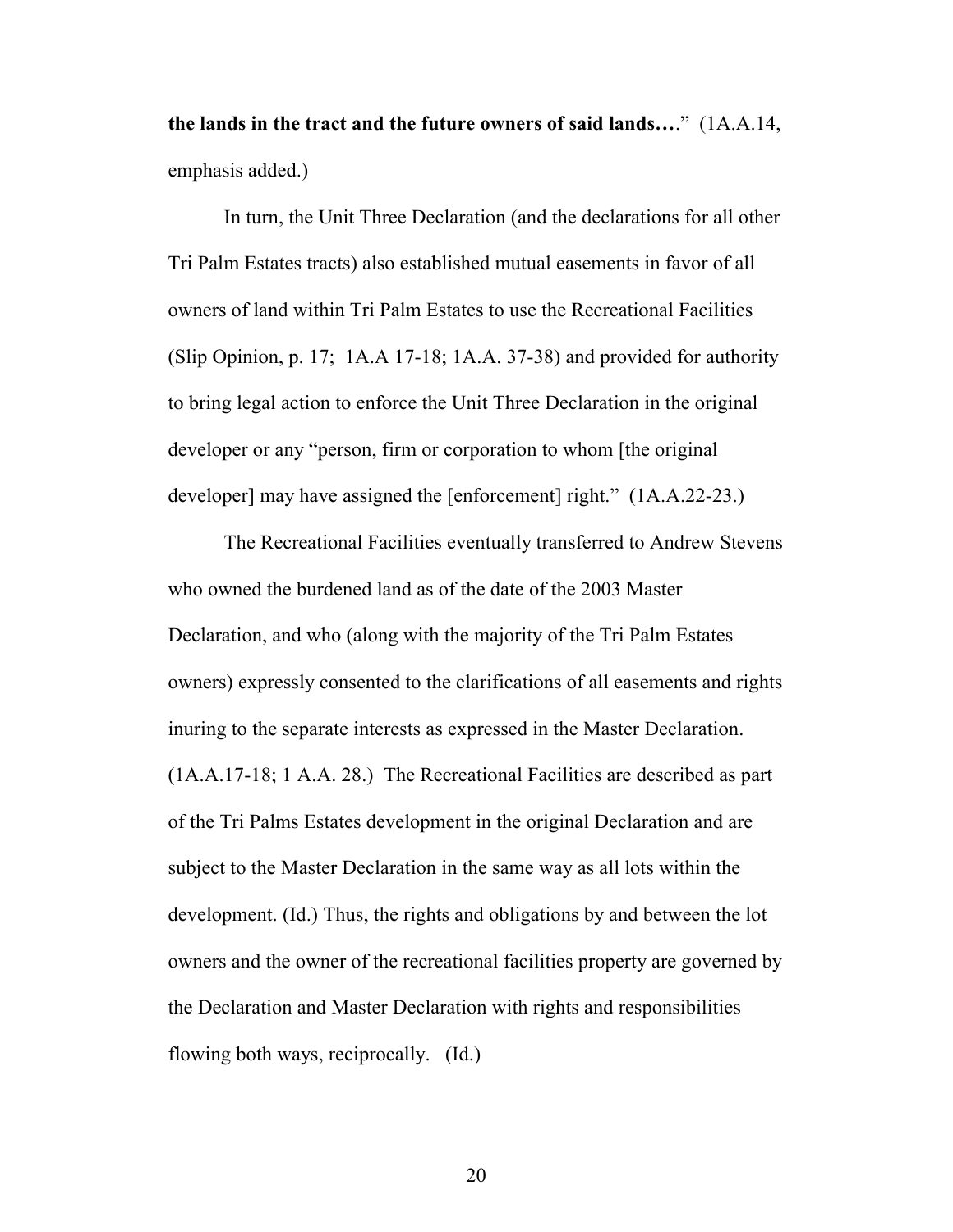**C. The Homeowners Created the Association to Resolve Disputes Concerning the Recreational Facilities**

<span id="page-20-0"></span>As is often the case with older planned developments, the original developer did not create a homeowner association. Therefore, the Tri Palm Estates homeowners did so in order to handle the multitude of issues the owners had in common relating to (among other things) the recreational facilities. Tri Palm Unified Owners Association ("Association") is a master association created to, among other things, govern the use, establish easements, and manage the assessment responsibilities of all the owners within the many tracts within the Association. (Slip Opinion, p. 3; 1A.A. 28-29; 33.) To this end, the restated 2003 Master Declaration of Restrictions and Charges for Tri Palm Unified Owners Association ("Master Declaration") was recorded on August 18, 2003 in the official records of the County of Riverside at Document Number 2003-630806, with the consent of the membership and the owner of the recreational facilities, memorializing the rights and responsibilities of the owners and the Tri Palms Unified Owners Association viz-a-viz the Recreational Facilities and more, (Slip Opinion, p. 3; 1A.A.26; 3A.A.598.) The Master Declaration was recorded with the consent of the owners of the lots within the Association as well as the owner of the Recreational Facilities in accordance with the amendment provisions of the original Declarations. (1 A.A. 28-29.)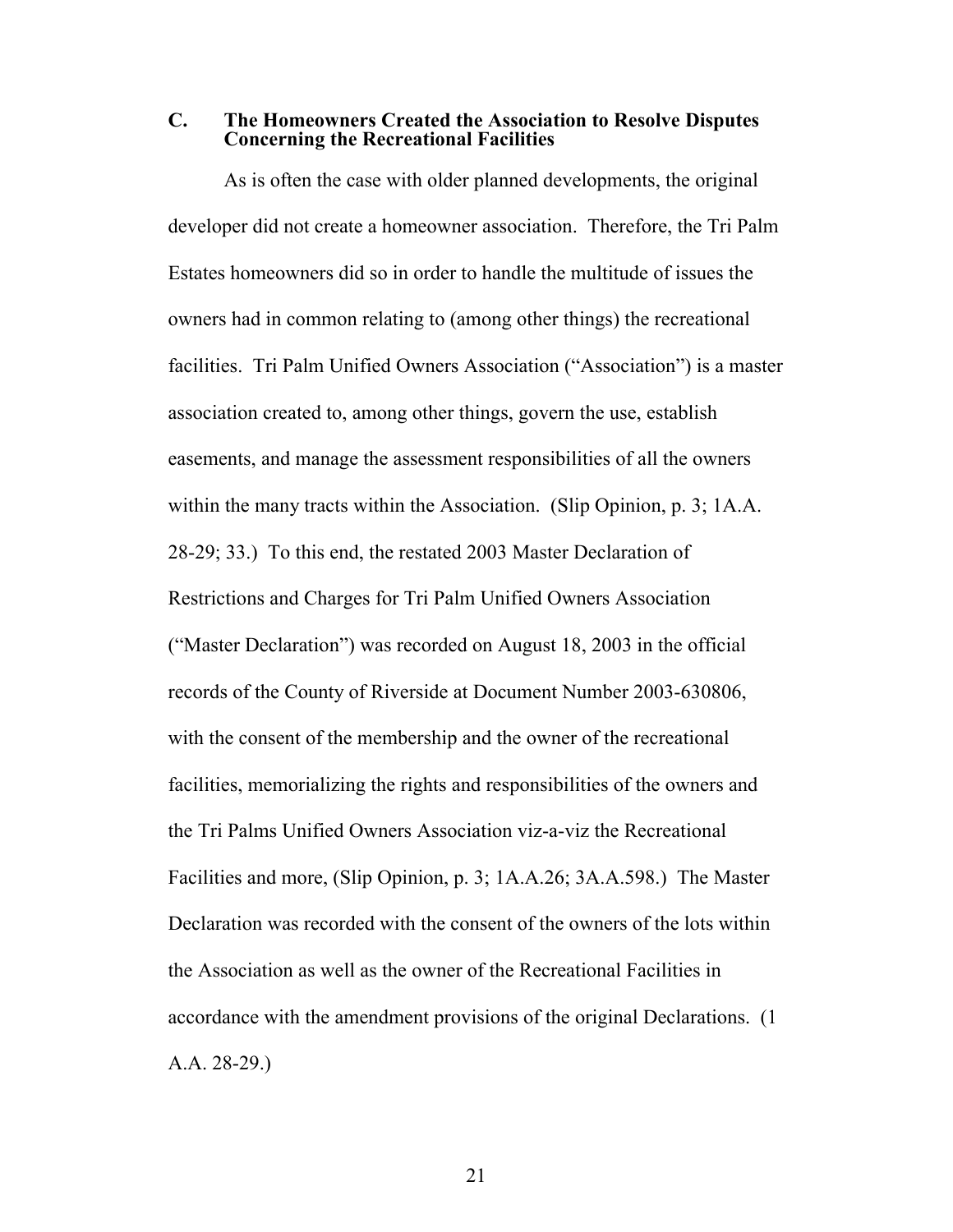Among other things, the Master Declaration vests in the Association the right to "enforce the provisions of the various Declarations [including the Unit Three Declaration] and the Master Declaration." (1A.A.36.) The Master Declaration confirms the Association's right and power to participate in the creation of rules and regulations governing the use and enjoyment of the Recreational Facilities, to negotiate with the owner of the Recreational Facilities concerning the maintenance of the Recreational Facilities, and to enforce the "various Declarations" (including the Unit Three Declaration and the Master Declaration). (1A.A.36.)

<span id="page-21-2"></span><span id="page-21-1"></span><span id="page-21-0"></span>The Master Declaration confers broad powers on the Association to "[e]nforce the provisions of the various Declarations and this Master Declaration, the Articles and bylaws of the Association, and other instruments relating to management, operation, and control of the Association. The Association may do all other acts and things that nonprofit mutual benefit corporations are empowered to do, which may be necessary, convenient, or desirable in the administration of its affairs and in order to carry out the powers and duties described in [the] Master Declaration, including those powers described in Section 374 of the California Code of Civil Procedure [renumbered and chaptered to Section 5980 of the California Civil Code] and, to the extent not inconsistent herewith, those powers described in Section 1350 of California Civil Code [renumbered to Section 4000 of the California Civil Code, et seq.], as those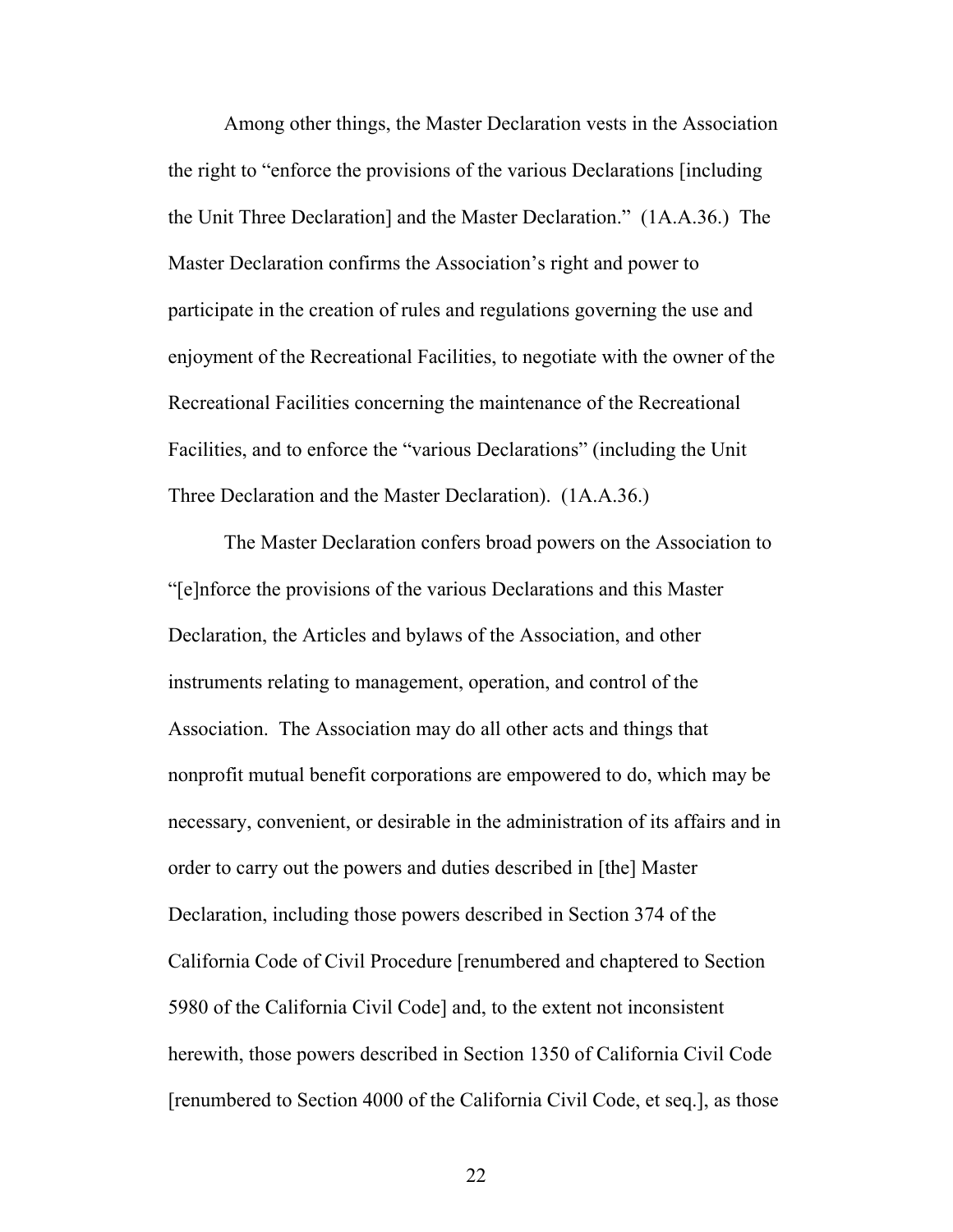sections may be amended from time to time." (Slip Opinion, p. 19;

<span id="page-22-0"></span>1A.A.36.)

# **D. The Association's Enforcement of the Governing Documents**

Under the Master Declaration, any disagreement between the Association and the owner of the Recreational Facilities over maintenance, and the enforcement of the various Declarations including the Unit Three Declaration and the Master Declaration, shall be resolved by the Association through mediation and subsequent arbitration or litigation unless otherwise agreed. (1A.A.39-40.) Pursuant to this authority, the Association served the membership as follows:

## <span id="page-22-1"></span>**1. The Association's Lawsuit Against the Owner of the Recreational Facilities for Overcharging Association Members, Mismanagement, and Waste**

On October 17, 2008, the Association filed a Complaint in the Riverside Superior Court, Indio Court, under Case No. INC081239 (the "Association's Lawsuit"), against The Club at Shenandoah Springs Village, Inc. ("CSSV") the owner of the Recreational Facilities at that time, for Breach of the Master Declaration and other related claims. (2A.A.143.) The Association's Lawsuit asserted that CSSV was mismanaging the Recreational Facilities, overcharging Association members, allowing for public use of the Recreational Facilities in violation of the rights of the Association's members, and wasting the Recreational Facilities.

(2A.A.147-154.)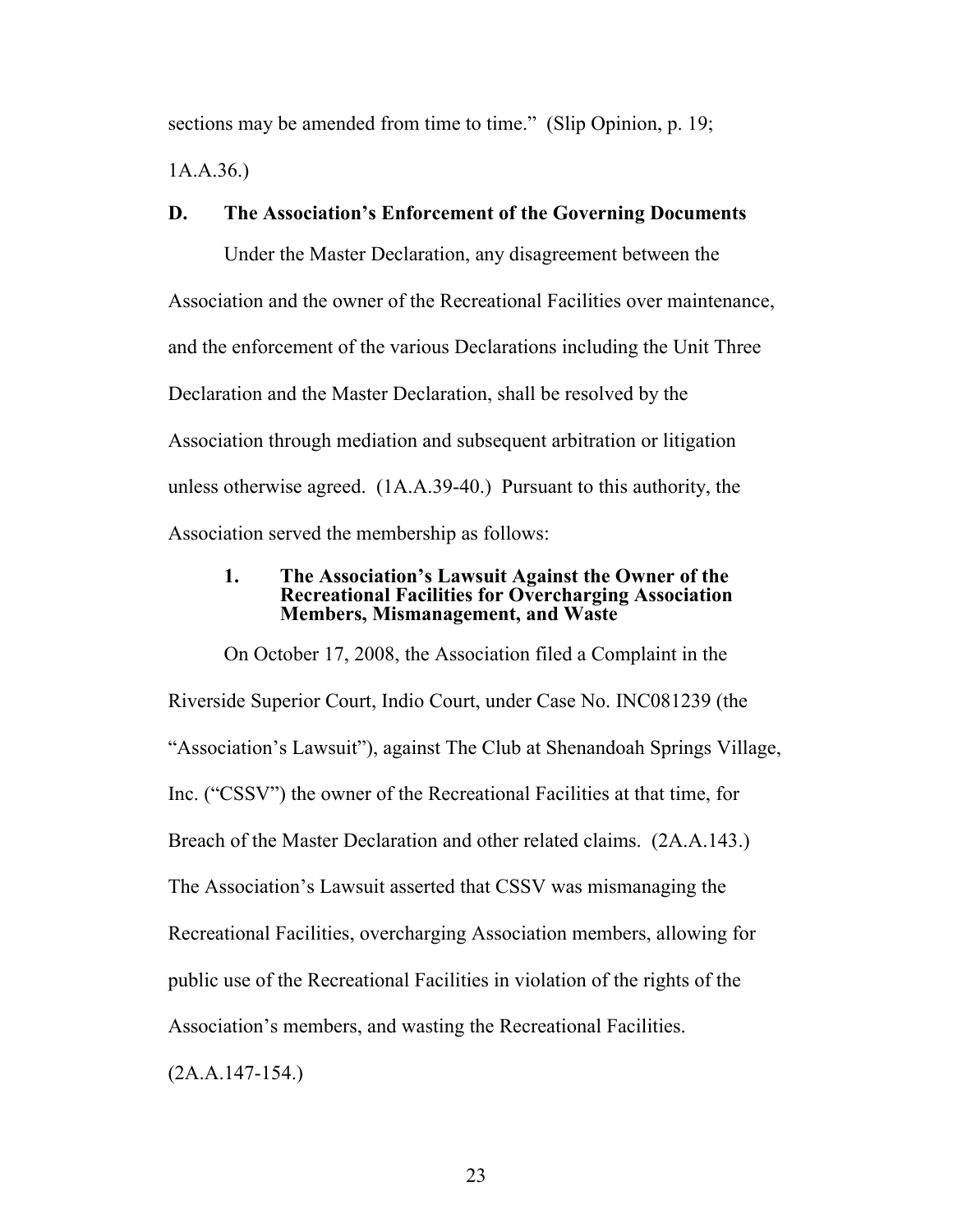On the Association's request (2A.A.154-156), an interim receiver (Andrew Vossler) was appointed until entry of the final judgment which was ultimately in favor of the Association and issuance of the permanent injunction governing CSSV's operations. (2A.A.162.) There was never any contention the Association lacked authority to bring this lawsuit.

#### <span id="page-23-0"></span>**2. The Association Prevailed in its Action Against CSSV**

In September 2011, the Association's Lawsuit against CSSV went to trial in the Riverside Superior Court in Indio, California, before the Honorable Harold W. Hopp, Judge presiding. After a three week bench trial, the trial court found in favor of the Association after determining CSSV's principals had looted the Recreational Facilities of over \$850,000 and good cause existed for issuance of a permanent injunction against CSSV prohibiting any further disbursements of the assessment funds to CSSV principals. (2A.A.160-172.) The court also awarded the Association its attorneys' fees and costs. (*Ibid*.) Judgment was entered on June 18, 2012. (*Ibid.)* CSSV immediately filed an appeal and the Association filed a limited cross-appeal. (1A.A.65.) There was never a contention the judgment was not valid or that the Association lacked authority to initiate the legal proceedings.

#### <span id="page-23-1"></span>**3. CSSV Petitioned for Bankruptcy Protection and the Association Filed a Claim as a Secured Creditor**

On December 3, 2012, while the appeal was pending, CSSV initiated a Chapter 11 Petition in the United States Bankruptcy Court, Central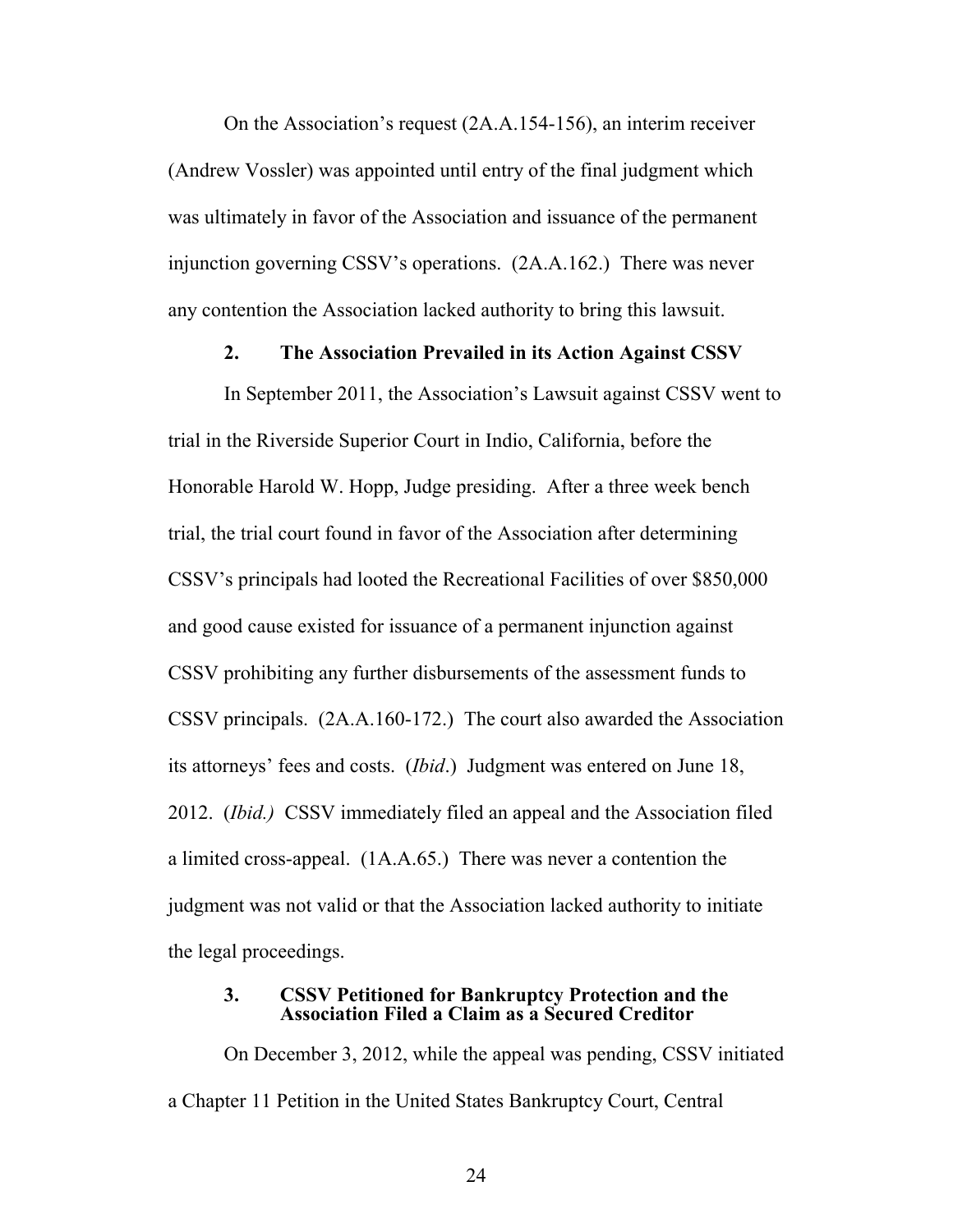District of California, Riverside Division, under Case No. 6:12-bk-36723- MH. (2A.A.195.) The Association timely filed a claim in the bankruptcy proceeding as a secured creditor of CSSV. (1A.A.64.) There was never a contention the Association's assertion of a claim in the bankruptcy proceedings was without authority.

## <span id="page-24-0"></span>**4. CSSV Increased the Maintenance Assessments**

Shortly after filing its bankruptcy petition, CSSV commissioned a study of the maintenance fees / assessments charged to the Association owners, determined there was a shortfall in the Consumer Price Index "CPI" increases of the assessments permitted under the Declaration, and based on that study increased the maintenance fee assessments by 6.5% to conform to what it believed it should be imposing under the original Declaration. (3A.A.619.) CSSV sought to impose an assessment increase for the shortfall. (*Ibid*.)

# <span id="page-24-1"></span>**5. Association Obtained Relief from Bankruptcy Stay**

In response to CSSV's notice of the fee increase, the Association obtained relief from the Bankruptcy Stay, and thereafter the Association and CSSV engaged in mediation to resolve the further dispute over CSSV's recalculation of the maintenance fees under the Declaration. (1A.A.65.) Mediation of the maintenance fee dispute was required under Section 6A of the Master Declaration. (2A.A.118.) Cheveldave makes no contention his complaint or on appeal that the Association's initiation of mediation under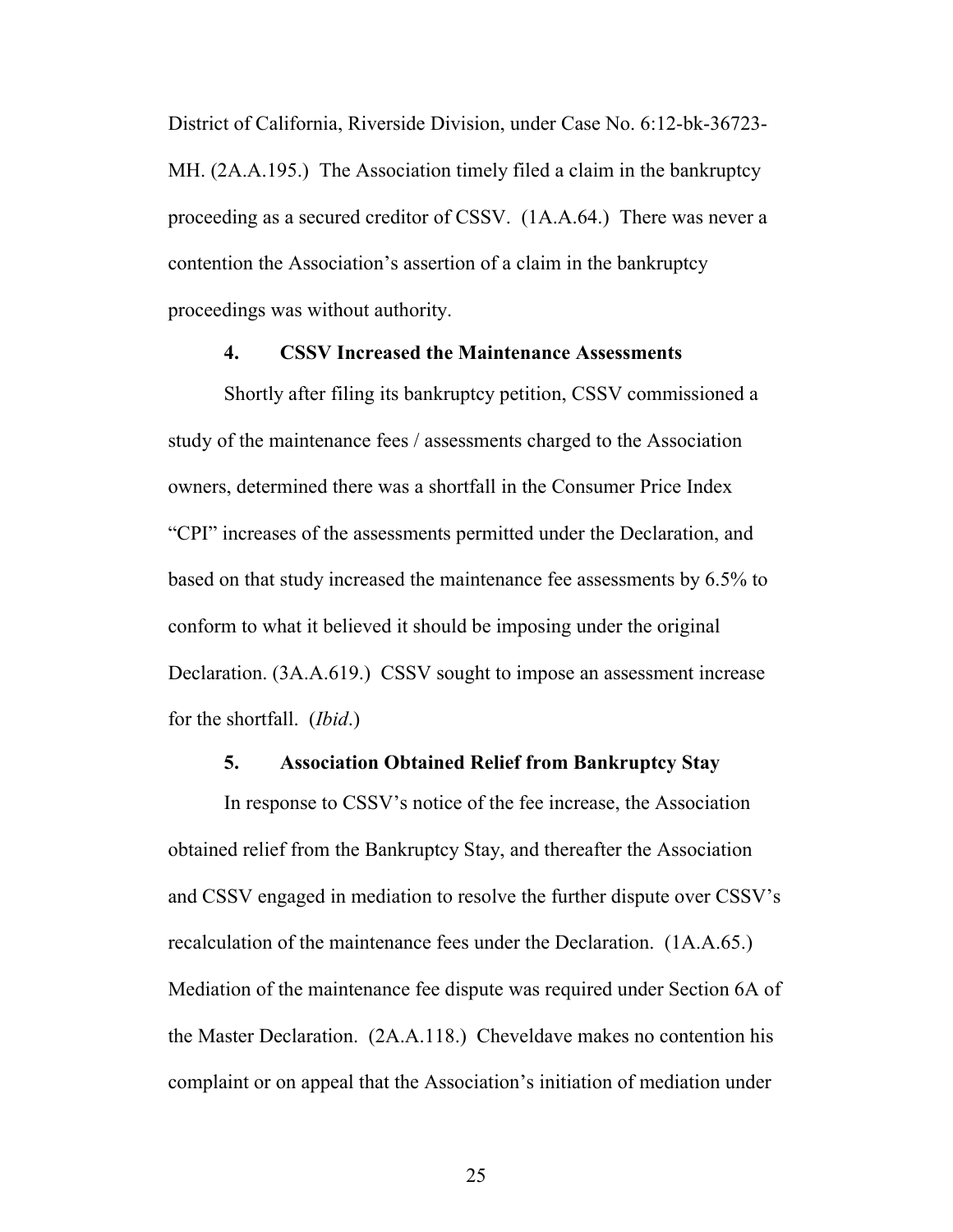the Master Declaration to resolve disputes concerning the assessment structure was without authority.

#### <span id="page-25-0"></span>**6. Association Initiated Arbitration To Resolve Maintenance Fee Dispute**

The Association and CSSV mediated the dispute over maintenance fees before the Honorable David Valesquez (Ret'd.) in January 2014 (1A.A.65), but the issue was not resolved. Under Section 6A of the Master Declaration, the Association then invoked arbitration against CSSV, seeking resolution of the dispute over CSSV's recalculation of the maintenance fees. (1A.A.65.) Cheveldave made no contention in its complaint or on appeal that the Association's initiation of mediation under the Master Declaration to resolve disputes concerning the assessment structure was without authority.

# **7. CSSV Filed Motion for Bankruptcy Court Approval to Sell Recreational Facilities to Third Party (K&S)**

Soon after the arbitration was initiated, CSSV filed a motion in the Bankruptcy Court for an order authorizing the sale of substantially all of the assets of the estate, including the Recreational Facilities (and the maintenance fees that were paid under the governing documents) to a third party. (2A.A.174-522.) The proposed sale required holdover of the sum of \$850,000 from the sales price for improvements to the Recreational Facilities to conform to the Statement of Decision in the Association's Riverside Lawsuit against CSSV, finding that CSSV made disbursements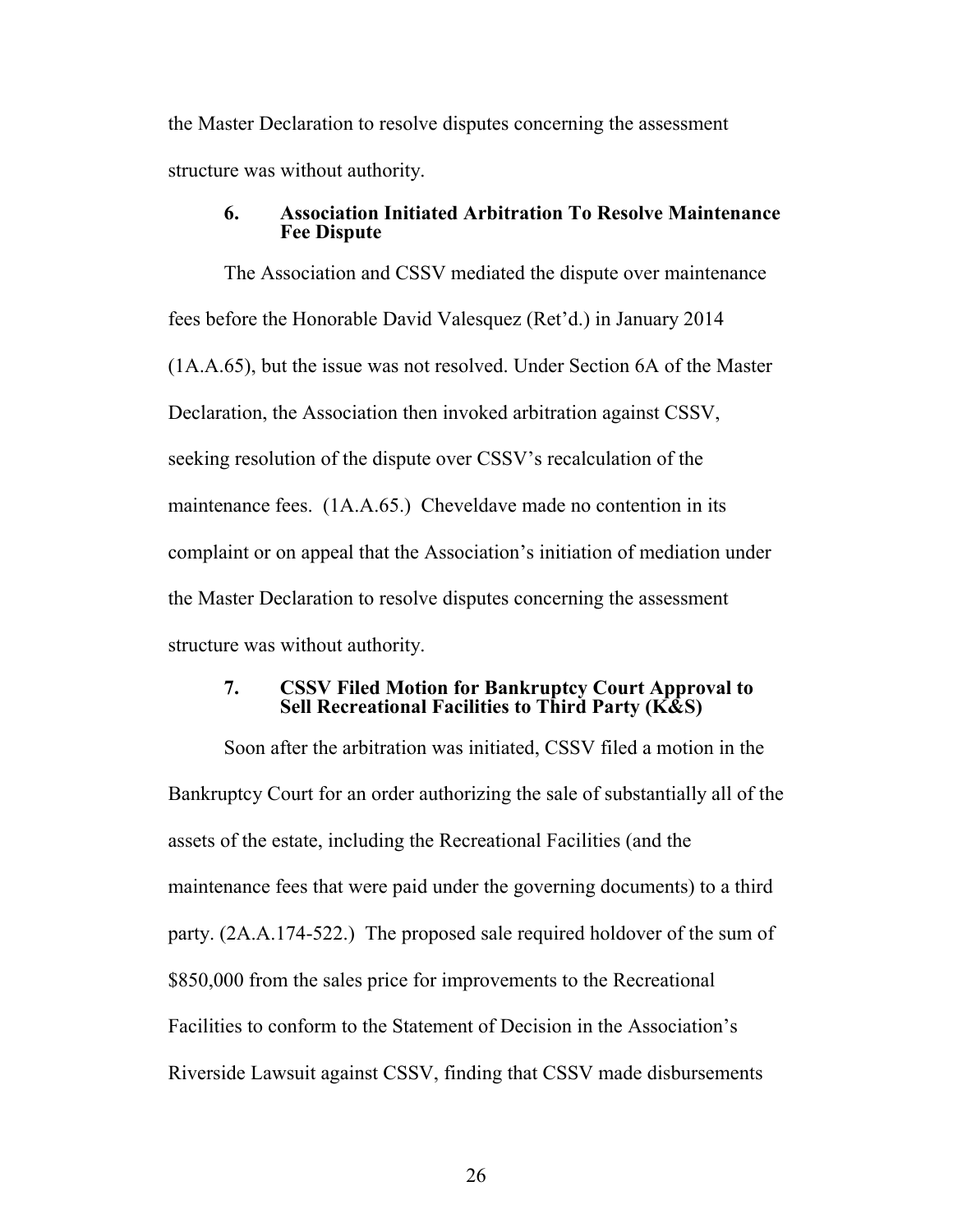of over \$858,000 to its principals which had financially crippled the Recreational Facilities. (2A.A. 170:5, 2A.A. 175:23-25.) Both CSSV and the prospective buyer acknowledged the obligation to pay the additional judgment in favor of the Association for the sum of \$365,648.88 as a secured claim. (2A.A.212)

## <span id="page-26-0"></span>**8. Bankruptcy Court Approved CSSV's Sale to K&S and the Association's Settlement Agreement Resolving All Outstanding Disputes.**

Deeply embroiled in the complex and lengthy history over the maintenance and operations of the Recreational Facilities by this time, the Association negotiated with the prospective buyer of the Recreational Facilities to resolve all pending disputes on terms which the Association's Board of Directors carefully considered, after weighing the pros and cons, to be in the best interests of the Association. (3A.A.619-621.) First, as prospective owner of the Recreational Facilities, K&S agreed to apply \$850,000, representing the amount the trial court had determined in the Association's Riverside Lawsuit had been improperly disbursed to CSSV's principals (2A.A. 170:4-6), directly to the Recreational Facilities for immediate repairs. (2A.A.230:24-25.) K&S also agreed to infuse an additional \$2,500,000 toward capital improvements to the Recreational Facilities and to fund a capital reserve account, further accomplishing the Association's goal of ensuring proper ongoing (and future) maintenance of the Recreational Facilities. (1A.A.66.) Regarding the assessment increase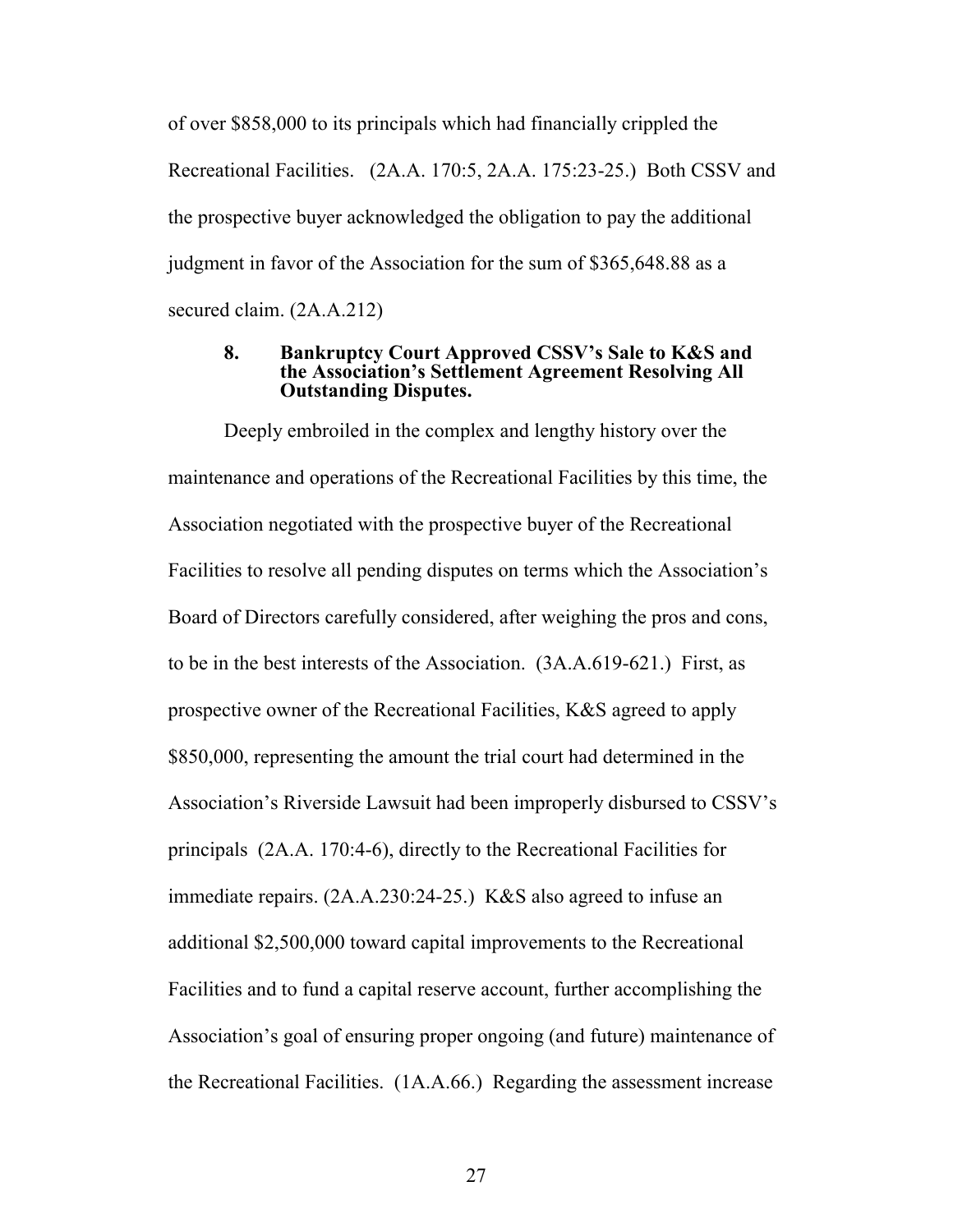implemented by CSSV to address the shortfall identified by CSSV, K&S also agreed to amortize that over four years rather than imposing a single year increase. (1A.A.65; 3A.A.599, 611-615, 620.) As the Association pointed out in its communications to the Association's membership, it viewed the alternatives of continued and protracted litigation with CSSV (by then embroiled in bankruptcy proceedings), were not in the Association's best interests because resolution of those issues was distant and uncertain while the Recreational Facilities continued to waste away. (3A.A.619-621.) On the other hand, the Association's Board of Directors concluded it *was* in the best interests of the Association and its members to approve a settlement which:

- facilitated the sale of the Recreational Facilities to a cooperative new owner would mean immediate repayment of the \$850,000 sum looted from the facility by CSSV to restore the Recreational Facilities;
- guaranteed an important commitment for immediate repairs and future maintenance of the Recreational Facilities with the infusing of an additional sum of \$2,500,000 for that purpose; and
- resolved the use and maintenance fee dispute by controlling the timing of the CPI assessment increases by amortizing the assessment shortfall.

(3A.A.620.)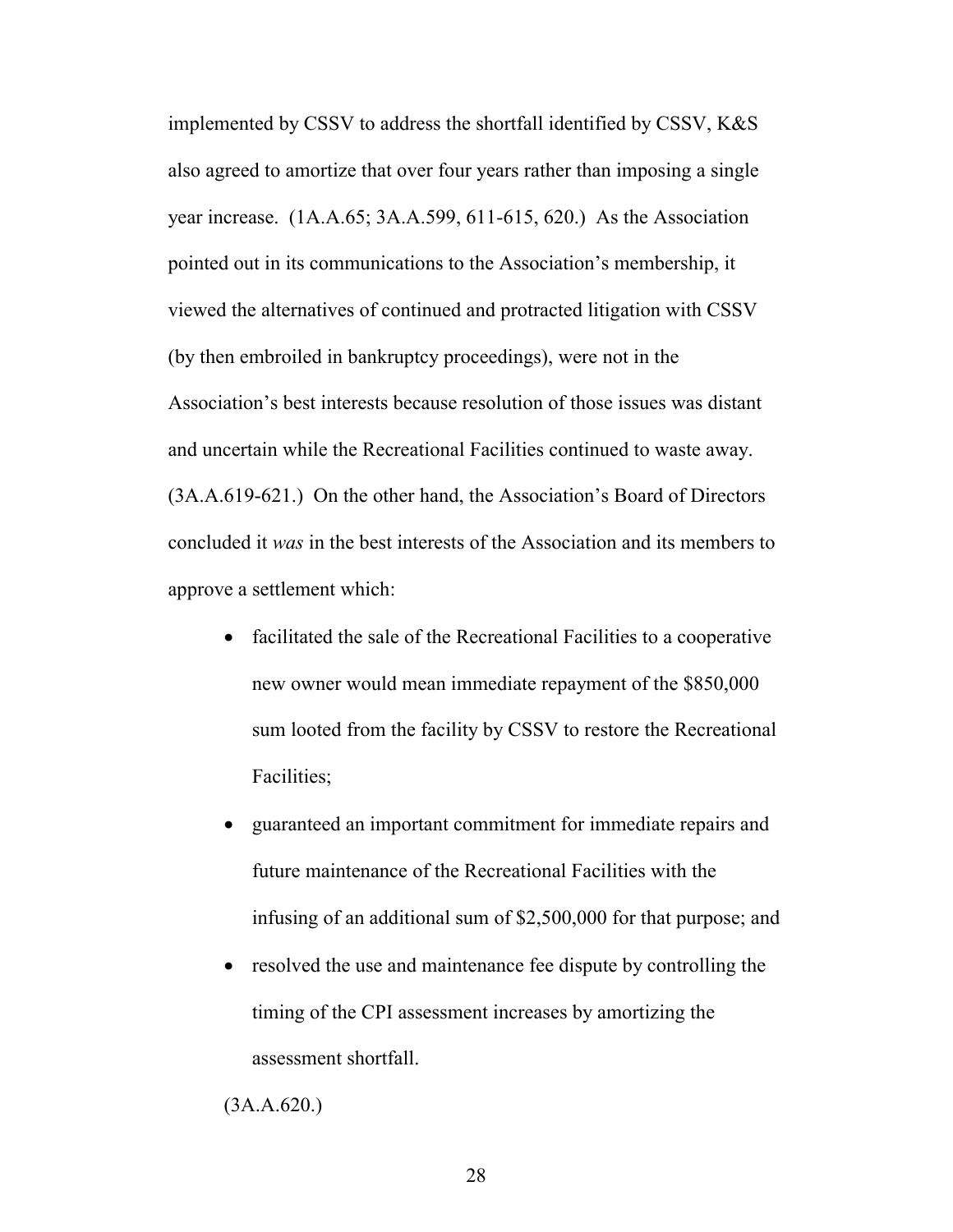The Bankruptcy Court approved the sale to K&S on June 12, 2014. (2A.A.523-543.) In its order, the Bankruptcy Court specifically acknowledged the Association's Riverside Lawsuit and the challenge of the increased maintenance fees and further acknowledged that a Settlement Agreement had been entered into between the Association and K&S [as successor-in-interest to CSSV] regarding the issues asserted in the Association's Riverside Lawsuit and the Recreational Facility maintenance fee dispute. (2A.A.529-530.) The court also noted that "But for the agreement by K&S to the K&S Settlement Agreement, the [Association] takes the position that it would not have consented to the sale of the Purchased Assets …" (2A.A.530.)

The Settlement Agreement between the Association and K&S provides at Paragraph 2 that "the effectiveness of this Agreement and the terms and conditions set forth herein are conditioned upon and subject to (1) the Bankruptcy Court's entry of a final, … court order …" (1A.A.65.) The Settlement Agreement further provides at Paragraph 3 that "in order to resolve the [Association's] [Riverside Lawsuit and the Arbitration . . . regarding the CPI increase and assessment shortfall] the Parties agree that K&S may charge increased Usage and Maintenance Fees for each Lot Owner …[according to the amortized schedule over four years]." (1A.A.65- 66.)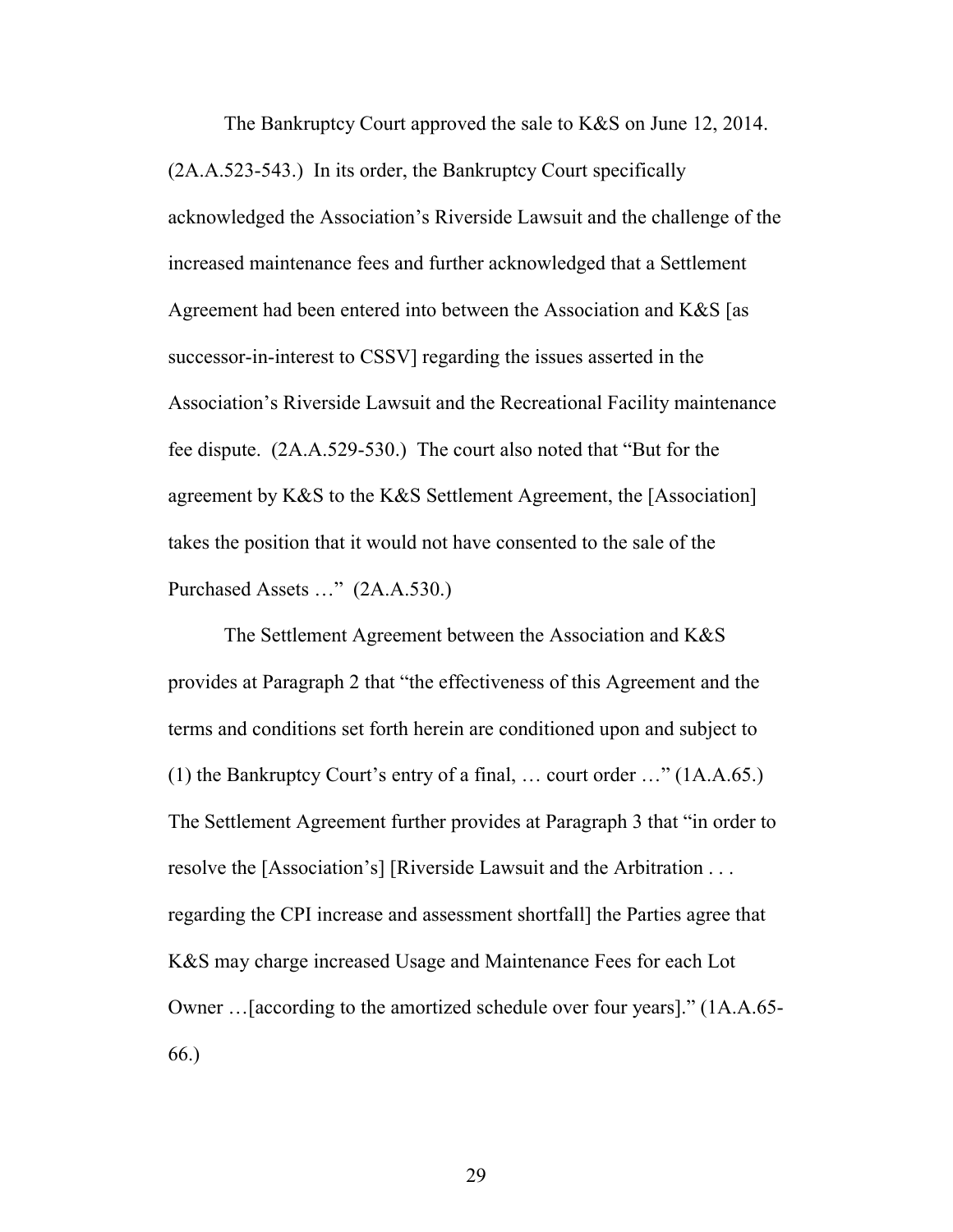The Settlement Agreement also provides at Paragraph 10 that the Bankruptcy Court shall retain jurisdiction to enforce or interpret the terms of the Agreement. (1A.A.69.) The Settlement Agreement also provides that none of its terms shall be construed to amend the Master Declaration  $(1A.A.68.)$ 

In exchange for all the agreements reached under the Settlement Agreement, the Arbitration proceeding and the appeal and cross-appeal filed with respect to the Riverside Lawsuit were dismissed. (1A.A.68.) The Bankruptcy Court approved the Settlement Agreement (2A.A.529- 530.) On July 16, 2014, a Memorandum of Settlement Agreement was recorded in the Official Records of Riverside County. (2A.A.545-546.)

In its order approving the sale of the Recreational Facilities to  $K&S$ , the Bankruptcy Court made specific findings, including:

1. That the Bankruptcy Court has jurisdiction to hear and determine the Motion and to grant the relief set forth therein;

2. That the Order constitutes a final and appealable order;

3. That K&S agrees to be bound by the terms of the Settlement Agreement entered into between the Association and K&S;

4. That K&S is a good faith/bona fide purchaser and entitled to all of the protections afforded under federal law;

5. That holders of claims who did not object to the sale and the Motion are deemed to have consented to it (emphasis added);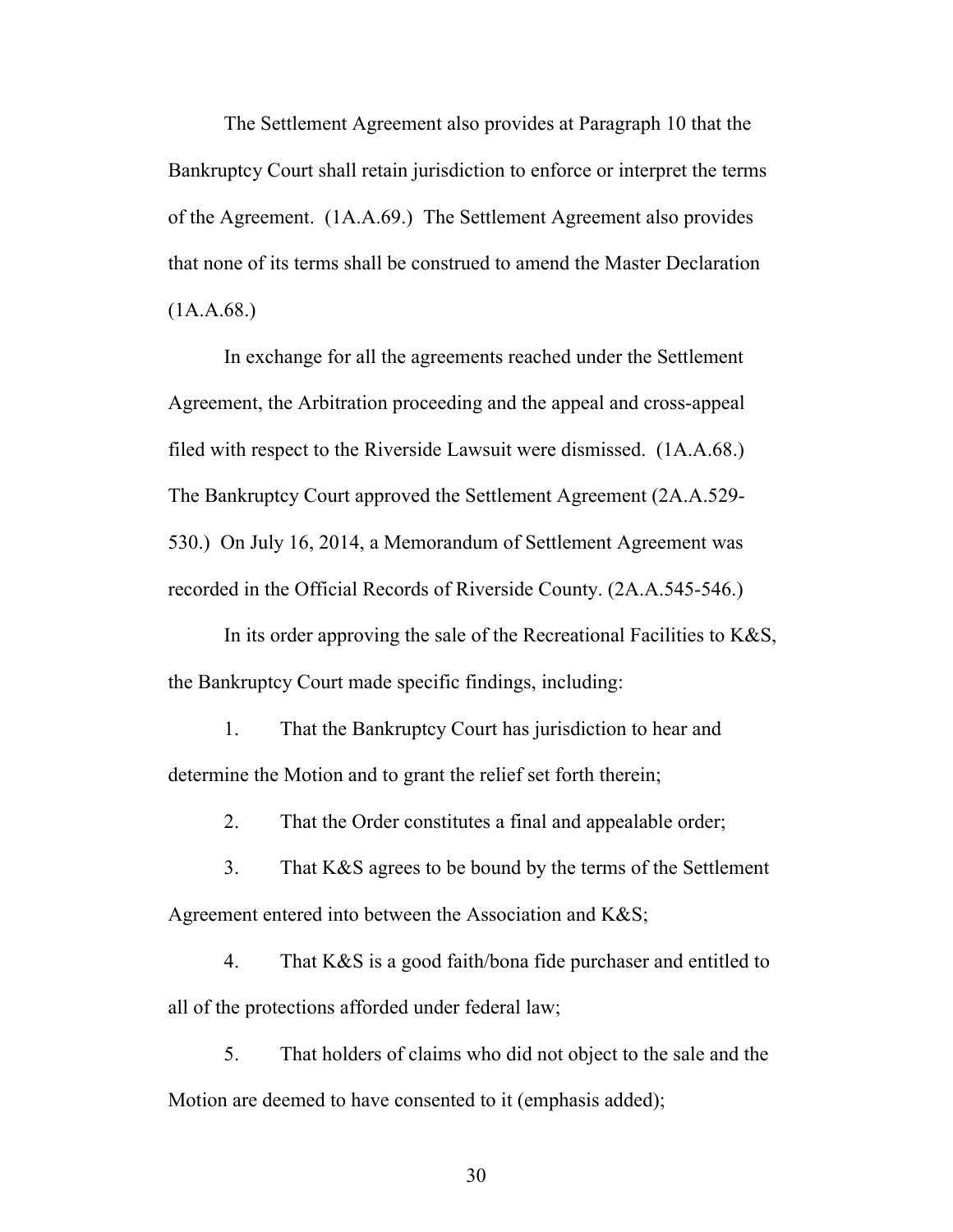6. That the debtor is authorized to sell the Recreational Facilities to K&S, including the payment obligations due under the Governing Documents of the Association;

7. That the CC&Rs will continue to run with the land; and

8. That the Bankruptcy Court will retain jurisdiction "to interpret, enforce, and implement the terms of this Order …" (2A.A.523- 543.)

The Court's Slip Opinion, at page 5, mistakenly states that the Association entered into the Settlement Agreement because it was worried that the bankruptcy court would soon grant Shenandoah's motion to sell the recreational facility. Quite the contrary, the record shows the Association was pleased by the sale of the Recreational Facilities to the proposed third party on such terms as it deemed favorable to the owners and in the best interests of the Association and its members. (3A.A.619-620.)

The Court's Opinion, at page 5 also mistakenly states that the Agreement only required the buyer to maintain the Recreational Facility as required by the state trial court's 2012 injunction, and to forbear for increasing fees retroactive to an earlier date than that set forth in the Agreement. In fact, there was much more to the Agreement which was favorable to the Association. The Agreement represented a favorable compromise of CSSV's claimed right to increase maintenance fees under the original Declarations and eliminated the risk that the assessment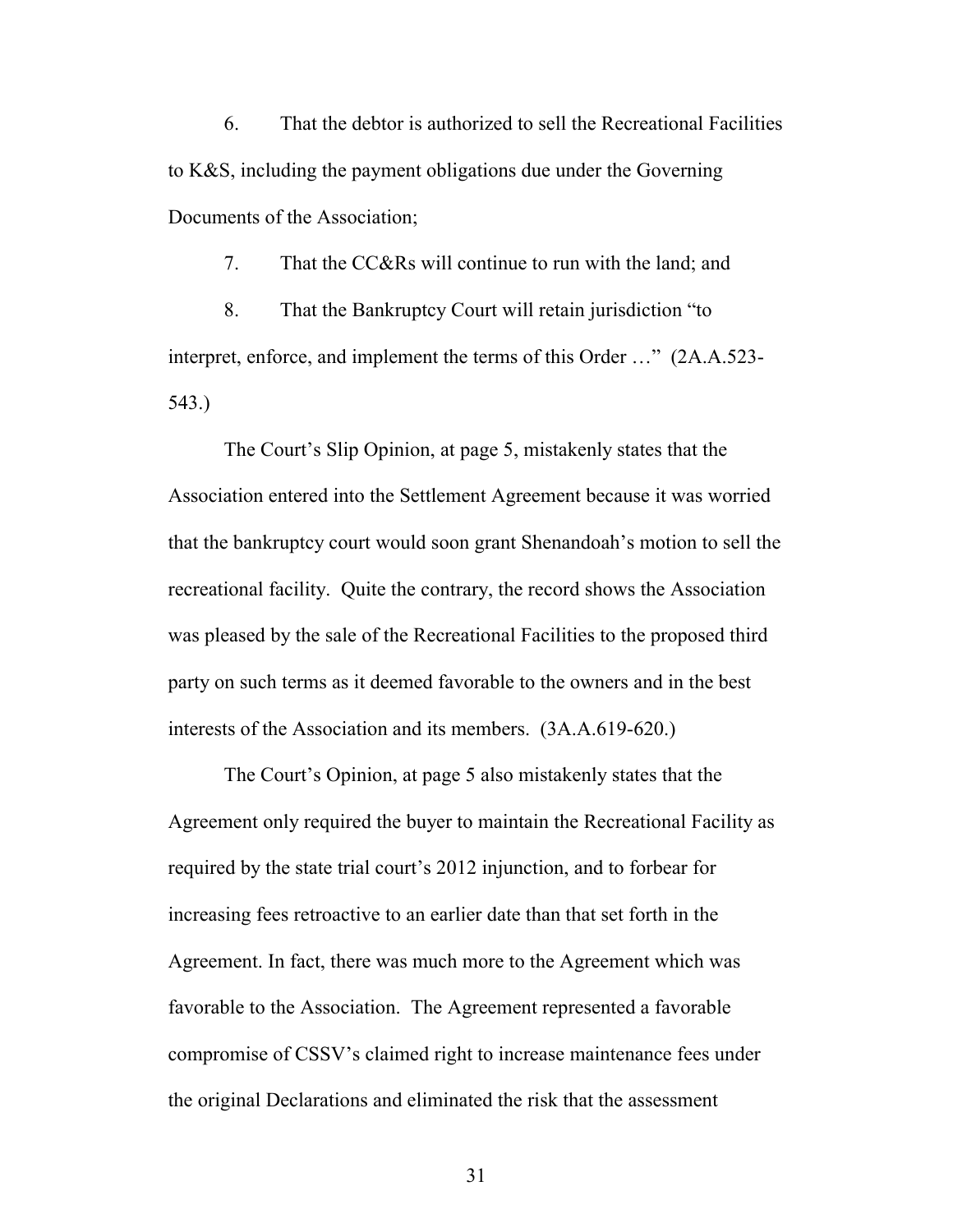increase might be much higher following the arbitration of that dispute.

(3A.A.619-620.) The Agreement also brought to a close a five-year long dispute with that owner (CSSV) which had resulted in a judgment for the Association and against CSSV for mismanagement and looting, followed by CSSV's bankruptcy proceeding, during which protracted proceedings the Recreational Facilities continued to languish and waste. The Agreement facilitated the sale of the Recreational Facilities to a much more cooperative third party than Shenandoah who would properly maintain the Recreational Facilities, honor CSSV's obligation to restore \$850,000 in looted funds for deferred repairs needed to the Recreational Facilities, and resolve other issues over use of the Recreational Facilities and maintenance fee disputes. For all of these reasons, the Association was in favor of the sale to the third party and that sale (and the Agreement requiring the third party buyer to do all of these things) was deemed by the Association to be in the best interests of the Association. (3A.A.620-621.)

#### <span id="page-31-0"></span>**E. The Underlying Trial and Appellate Court Proceedings**

After all this, Alex Cheveldave filed suit against the Association for entering into the settlement agreement. (Slip Opinion, p. 6.) The trial court granted the Association's special motion to strike and dismissed the complaint. (Slip Opinion, pp. 6-7.) On Cheveldave's appeal, the Fourth District Court of Appeal, Division Two, reversed the judgment on grounds the Association was not a common interest development and lacked both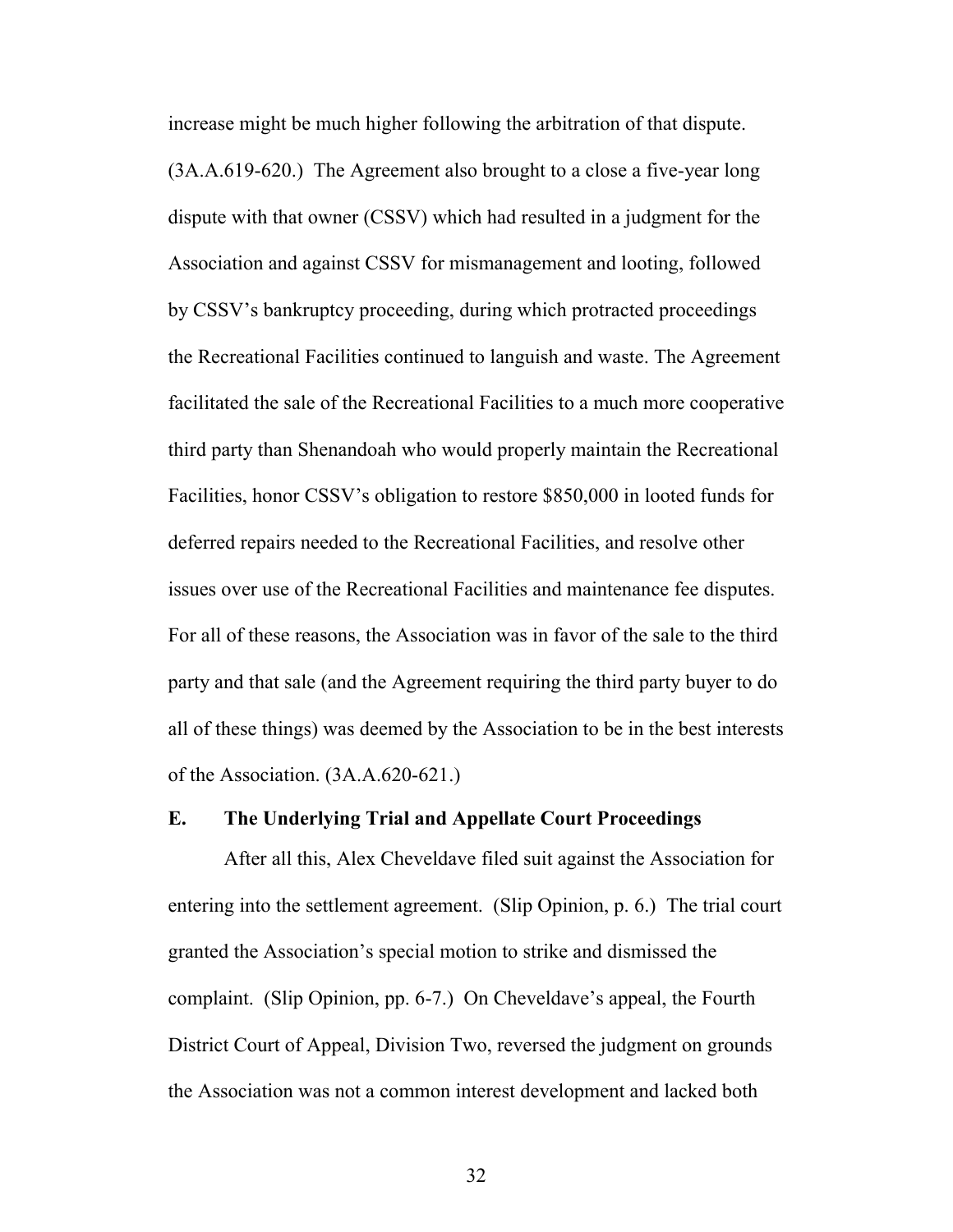statutory and contractual standing to resolve the disputes with the owner of the Recreational Facility. The Association filed a Petition for Rehearing articulating, among other things, many omitted and misstated material facts germane to the underlying conclusions. The Court of Appeal denied the Petition for Rehearing on October 31, 2018.

The Association now seeks review.

# <span id="page-32-2"></span><span id="page-32-1"></span><span id="page-32-0"></span>**IV. ARGUMENT**

### **A. Review Is Necessary to Settle Important Issues of Law Concerning The Applicability of the Davis Stirling Act to Associations Where the Common Area Constitutes Easement Rights Appurtenant to the Separate Interests**

**1. The Issues in this Case Will Affect Millions of Property Owners**

Due to the increasing prevalence of common interest

developments in California, issues concerning them affect a great many

citizens and necessarily involve questions of significant public interest.

<span id="page-32-3"></span>(*Chantiles v. Lake Forest II Master Homeowners Assn.* (1995) 37

Cal.App.4th 914, 921-22.) When *Chantiles* was decided, common interest

developments in California numbered in the tens of thousands. (*Id*. at 921.)

By 2002, the total had risen to 33,000 developments housing 9 million

people (Stats. 2002, ch. 1116, § 1(a), p. 7156.); current estimates are 52,000

developments housing more than 14 million people. (Assembly Committee

<span id="page-32-4"></span>on Housing and Community Development, Hearing on Sen. Bill No. 1265

(2017-2018 Reg. Sess.) June 20, 2018, at p. 4.)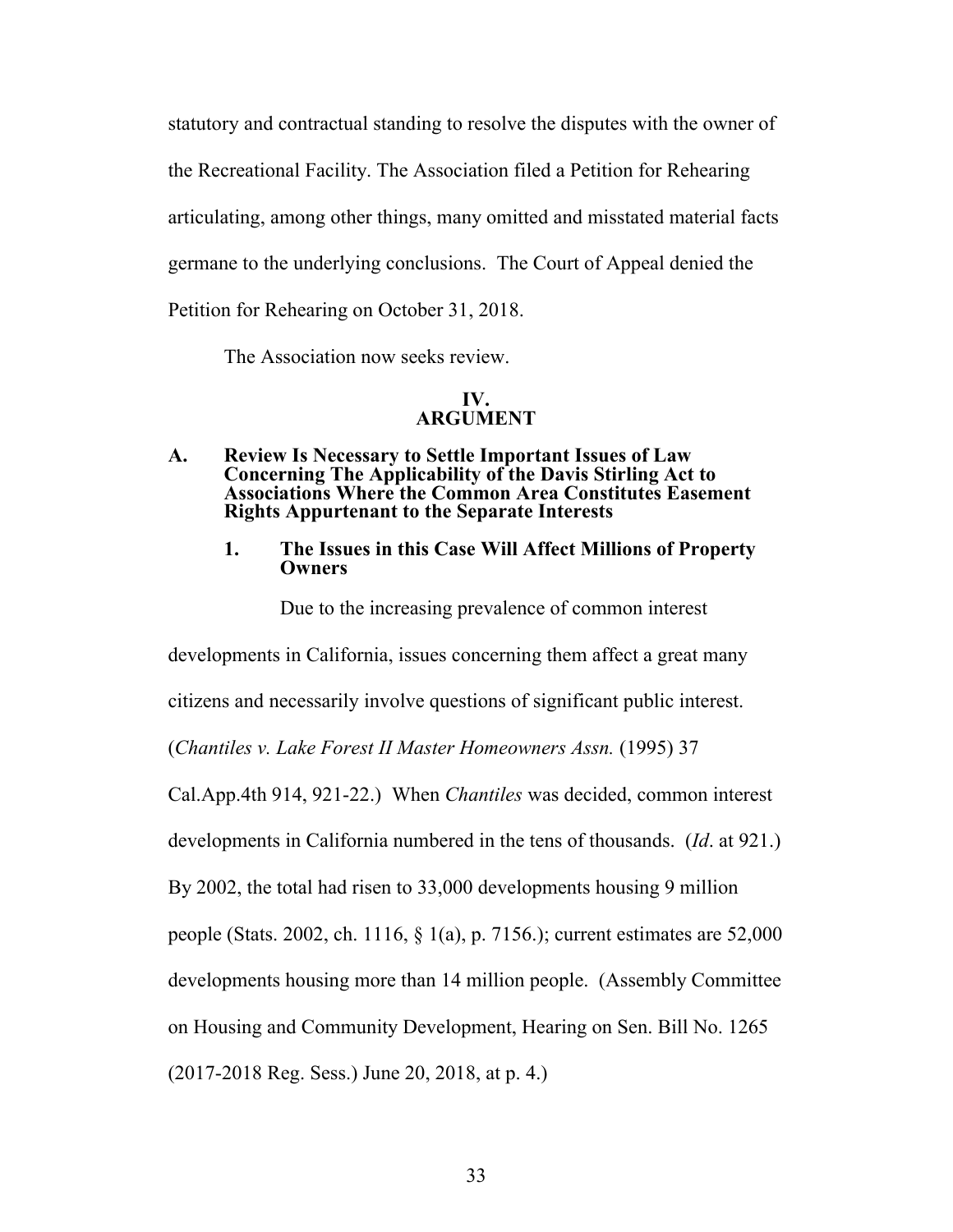Given these numbers, it is axiomatic that the question of whether the Act applies to a particular subdivision, depending on the nature of the shared property interests of the owners, affects a large number of property owners within the state. It is equally axiomatic that the myriad rights and obligations established by the Act make the determination of whether the Act applies to those planned developments where the common area consists of homeowner easements to use certain property developed as part of a subdivision an important question of law which should be settled by this Court.

#### <span id="page-33-0"></span>**2. The Court of Appeal's Opinion Creates Conflict Among the Intermediate Courts of Appeal on The Definition of Common Area in a Planned Development**

The Court of Appeal's conclusion that Tri Palm Estates is not a common interest development under the Act by operation of law turns on an assumption that California Civil Code section 4095, subdivision (b) requires the shared easement comprising the common area for purposes of a planned development such as Tri Palm be *both* mutual and reciprocal viz-aviz the owner of the burdened fee. (Slip Opinion, p. 16-17.) However, Civil Code Section 4095, subdivision (b) plainly provides that the easements may be mutual *or* reciprocal, suggesting these things are not the same, and by the plain language of the statute the easement need only be appurtenant to the separate interests.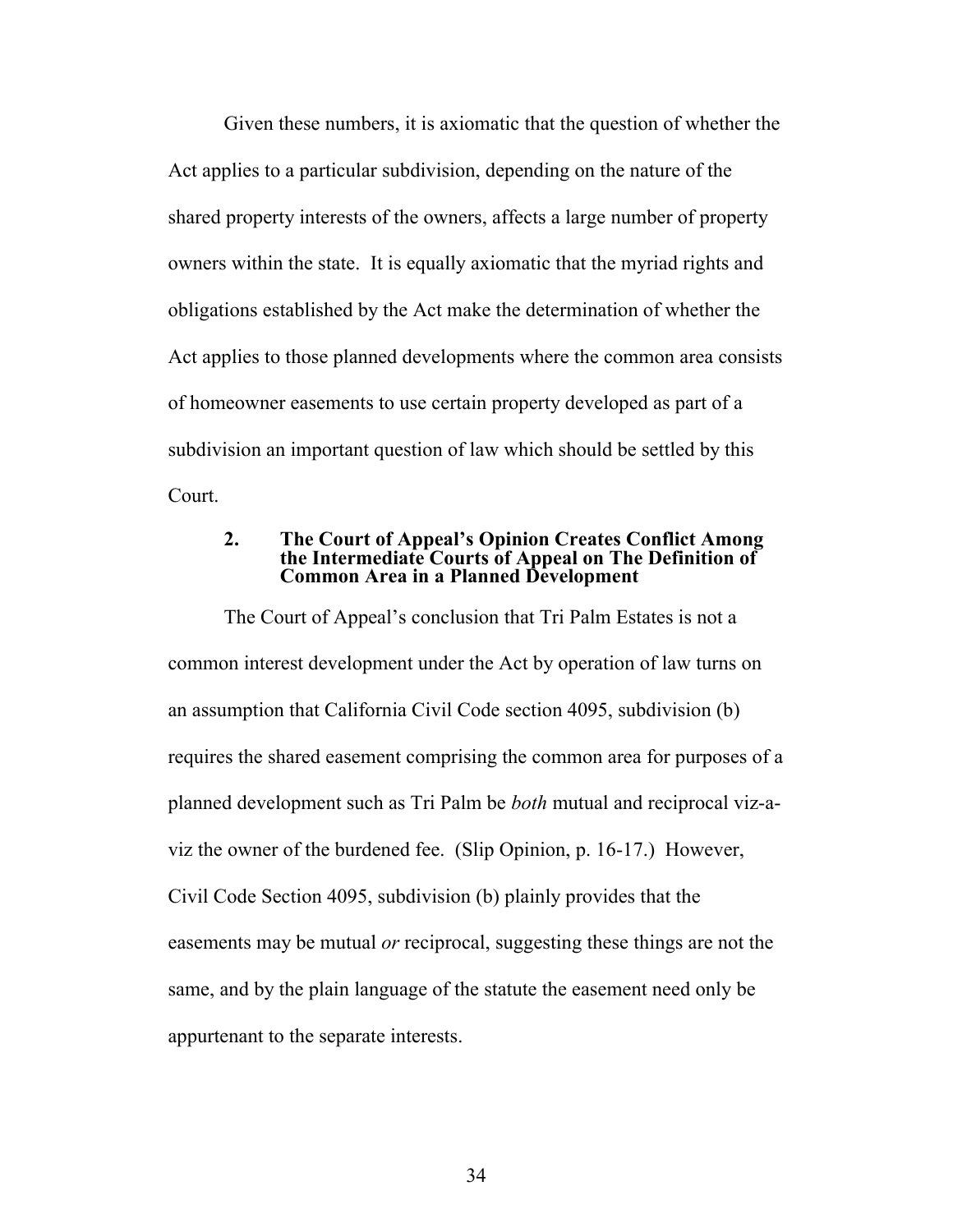As discussed in a leading treatise on formation of common interest developments:

"The common area in a planned development may consist only of intangible rights of use or an easement and obligation to maintain land or improvements owned by a third party, such as a city-owned parkway, a flood control or drainage easement, or a street or right-of-way connecting the project to a public street. If so, the [original] definition of common area in Civil Code 4095 ("the entire common interest development except the separate interest therein) does not fit. In anticipation of this problem, the statutory definition of a planned development is "the common area for a planned development . . .may consist of mutual or reciprocal easement rights appurtenant to the separate interests." (Civil Code section 4095, 4175.)"

(CEB, Forming California Common" Interest Developments, §1.36.)

<span id="page-34-0"></span>There is nothing in the applicable case law or the legislative history suggesting that the owner of the servient estate (here, the recreational facilities) must have a reciprocal right to use the separate interest lots in order for the easements in question to constitute common area for a planned development subject to the Act. This simply makes no sense, especially considering that the expanded definition of common area reaches public and privately owned land alike. The fee owners of the burdened properties rarely, if ever, have reciprocal rights to use the separate interest lots. The Court of Appeal's holding to this effect would limit application of section 4095, subdivision (b) to the exclusion of the more classic paradigm in which the fee of the burdened property is owned by a public entity (e.g., roads and walkways). The better view is summarized in the Restatement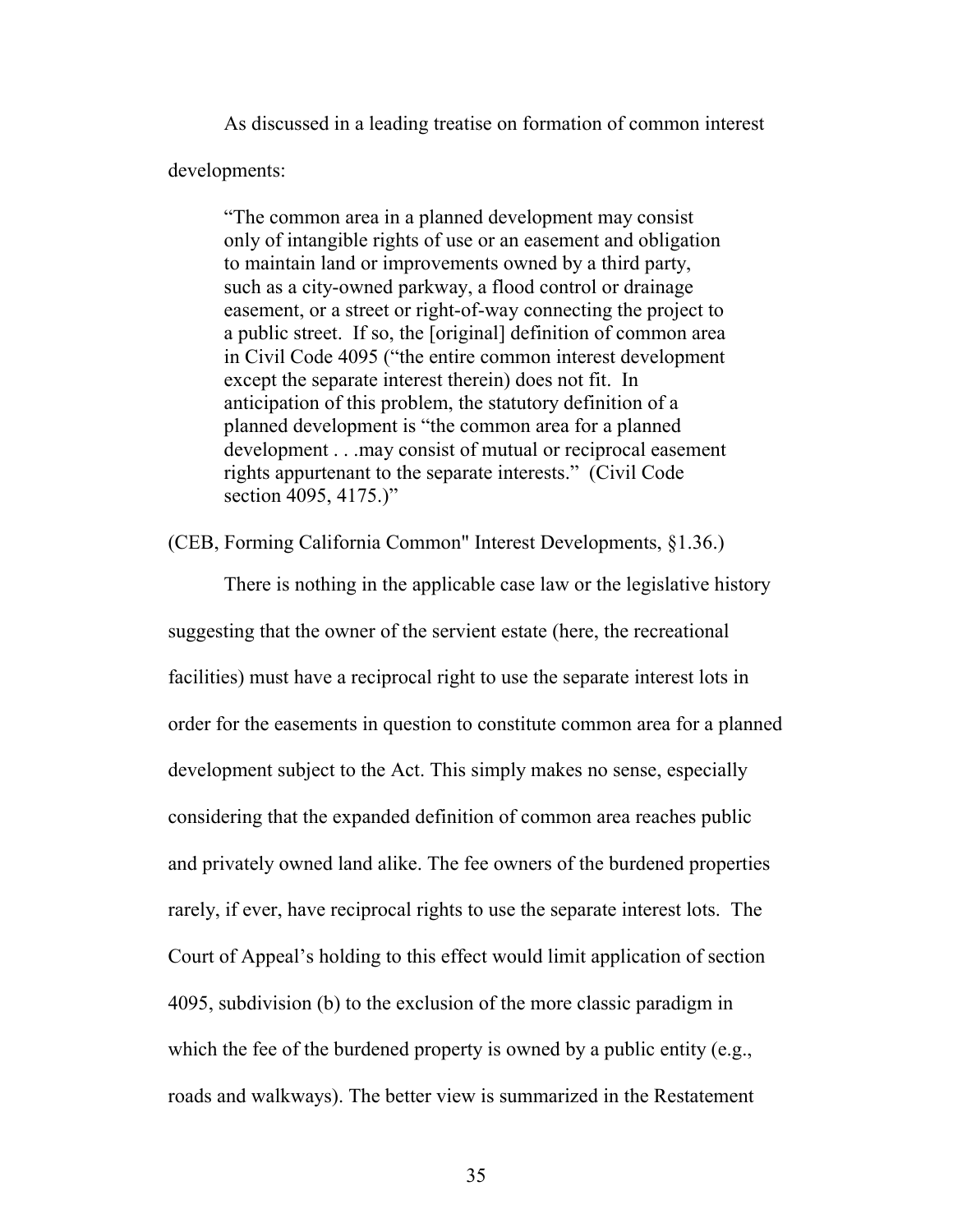(Third) of Property. As discussed in the Restatement (Third) of Property:

Servitudes  $\S 6.2(1)$  (Am. Law Inst. 2000), comment (b):

<span id="page-35-1"></span>. . . .

Subdivisions with detached housing are often designed to include social and recreational facilities built on land that is conveyed in fee simple to the owners' association. Condominiums are often set up so that everything outside the interior walls of the individually owned units is common property, owned as tenants in common by all the units These two forms are typical, but there are many variations. **Recreational property may be owned by a third party and leased by the association, or the interests of the owners or the association may be easement rights rather than possessory rights.**

The present case is exactly the type of common interest development contemplated by the Restatement – a subdivision where the owners possess an easement to use appurtenant recreational facilities developed as part of the subdivision and owned by a third party. In the Slip Opinion, the Fourth District Court of Appeal, Division Two, cites to two decisions analyzing restrictive covenants and equitable servitudes, suggesting "a mutual easement has the same meaning as a reciprocal easement." (Slip Opinion, p. 17.) However, easements and equitable servitudes are different in ways material to this issue.

<span id="page-35-0"></span>As the Second District Court of Appeal, Division One, explained in *Committee to Save the Beverly Highlands Homes Ass'n v. Beverly Highlands Homes Ass'n* (2001) 92 Cal.App.4th 1247: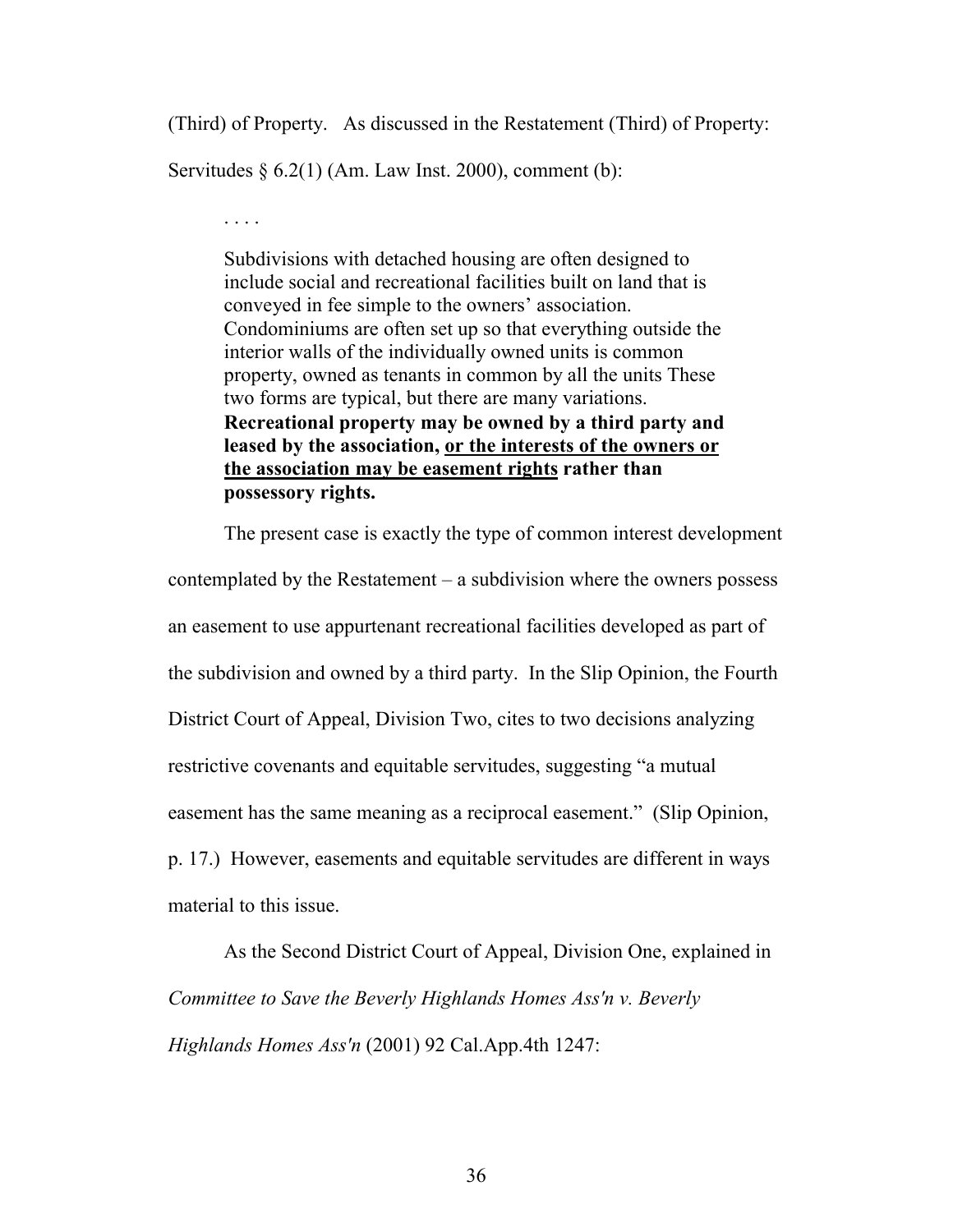An easement differs from a covenant running with the land and from an equitable servitude, in that these are created by promises concerning the land, which may be enforceable by or binding upon successors to the estate of either party, while an easement is an interest in the land, created by grant or prescription." (4 Witkin, Summary of Cal. Law, supra, Real Property, § 434, p. 615, italics omitted.) A covenant running with the land is created by language in a deed or other document showing an agreement to do or refrain from doing something with respect to use of the land. (*Id*., § 484, pp. 661-662.) An equitable servitude may be created when a covenant does not run with the land but equity requires that it be enforced. (Id., § 493, p. 670.)

<span id="page-36-0"></span>(*Comm. to Save the Beverly Highlands Homes Ass'n v. Beverly Highlands* 

*Homes Ass'n* (2001) 92 Cal.App.4th 1247, 1269 ("*Beverly Highlands*").)

Applying these distinct principles to the question presented also here, whether certain rights and restrictions as to a separately owned parcel of land may constitute common area under section 4095, subdivision (b), the reviewing Court in *Beverly Highlands* held that an essential quality of an easement is the right in the owners to actually use the separately owned property. Where, as with the easements contemplated by Section 4095, subdivision (b), an easement is required only to be appurtenant to the separate interests, *Beverly Highlands* instructs: "An easement appurtenant to the land is 'attached to the land of the owner of the easement, and benefits him as the owner or possessor of that land.'" (*Beverly Highlands*, citing 4 Witkin, Summary of Cal. Law (9th ed. 1987) Real Property, § 435, p. 615.) There is simply no requirement that the owner of the servient tenement must have use rights over the dominant tenement.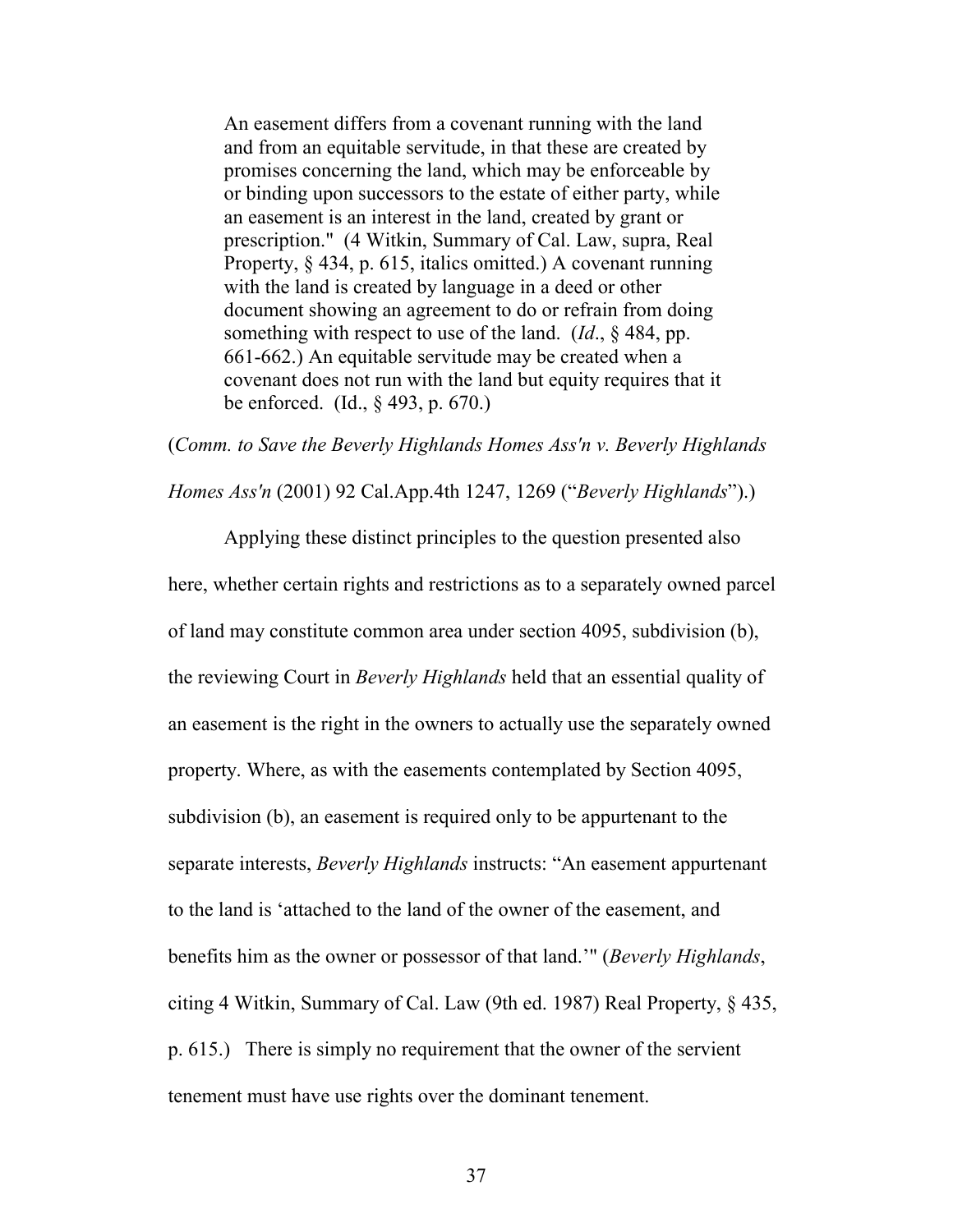<span id="page-37-1"></span>Thus, while *Terry v. Jones* (1977) 72 Cal.Appl3d 438, 442 ("*Terry*") cited by the Court of Appeal in the underlying opinion on the very different question of the enforceability of equitable servitudes correctly summarized principles pertaining to the creation of enforceable equitable servitudes in a subdivision through the vehicle of a recorded declaration, that case misses the mark. *Terry* did not address the very different question of whether, under section 4095, subdivision (b), certain easement rights owned in common or mutually by and among property owners as to burdened parcel of land within the same development project may constitute the common area necessary to support a conclusion that the subdivision is a common interest development. Equally unhelpful is the Court of Appeal's reliance on *Welsch v. Goswick* (1982) 130 Ca.App.3d 398, 405, which similarly analyzed a property use restriction and equitable servitude and did not deal with the much different question of whether an easement to use a parcel of land within the development shared by the owners in common with one another burdening a servient tenement can constitute common area under section 4095, subdivision (b).

<span id="page-37-3"></span><span id="page-37-2"></span><span id="page-37-0"></span>Thus, the Court of Appeal's opinion that the easements must be both mutual and reciprocal **with the third party fee owner** is in conflict with the opinion of the Second District Court of Appeal, Division One, in *Beverly Highlands* and does not reflect the majority view regarding this issue as reflected in the Restatement (Third) of Property: Equitable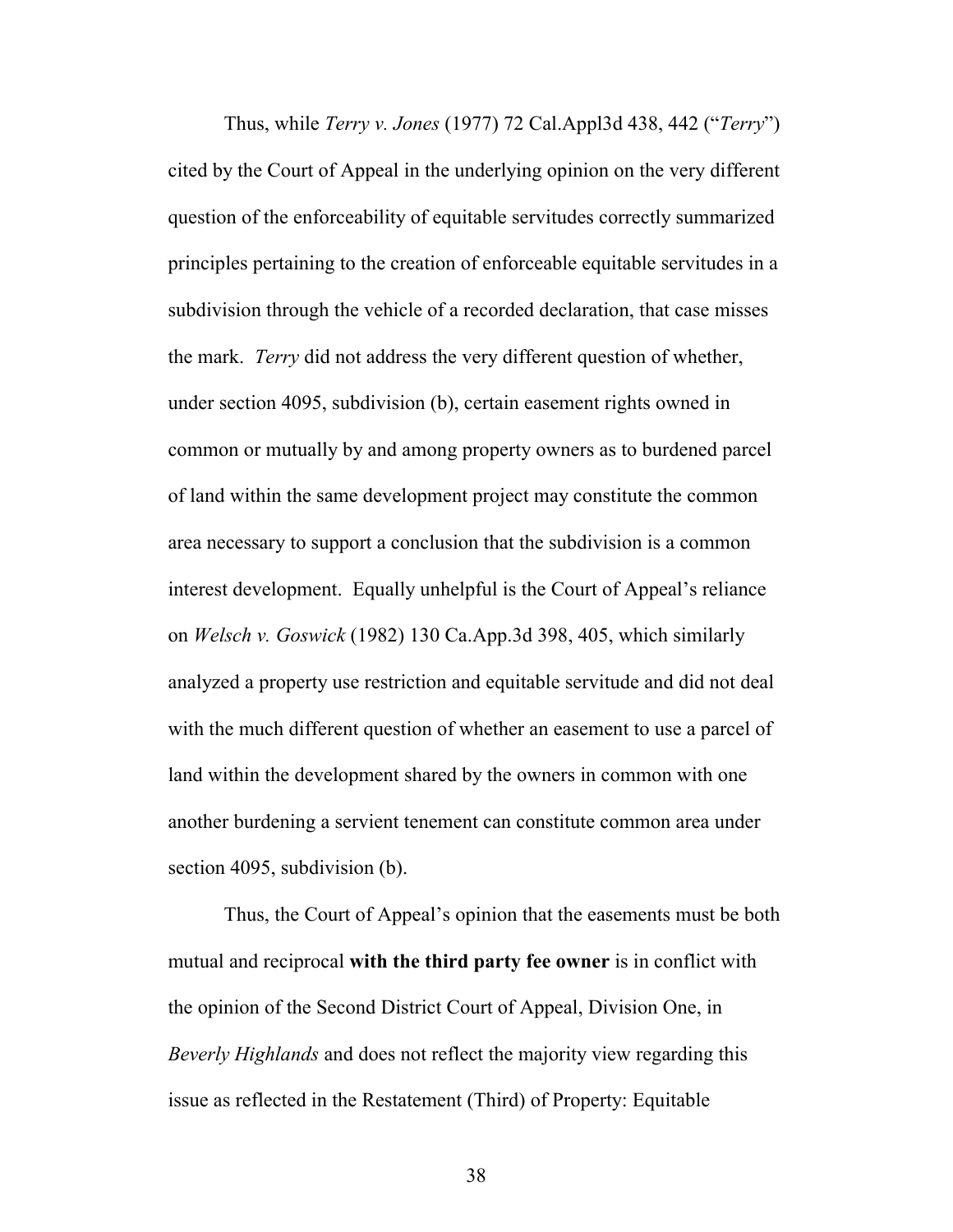<span id="page-38-0"></span>Servitudes. Review by this Court is essential to clarify this important point of law.

#### **B. Review Is Necessary to Vindicate the Public Policy Favoring The Formation of Homeowner Associations to Serve the Community**

<span id="page-38-1"></span>The Davis-Stirling Act is, in large measure, a consumer protection statutory scheme drafted largely to protect owners and to provide stability and predictability in terms of the operations of a subdivision. (*Pinnacle Museum Tower Assn .v. Pinnace Marker Development (US) LLC* (2012) 55 Cal.4th 223, 238-239; *Huntington Continental Townhouse Assn., Inc. v. Miner* (2014) 230 Cal.App.4th 590, 605.)

The Court of Appeal's rejection of the Association's contractual authority to enter into the settlement agreement under the express terms of the Master Declaration (providing that the Association was empowered to enforce the Declarations and the Master Declaration to resolve disputes with the Recreational Facility and to have all the powers of a homeowner association under the Act) was an extension of the Court's conclusion Tri Palm Estates is not a common interest development as a matter of law. Ignoring the will of the membership majority, the Court concluded it would be inconsistent for the Association to be imbued with the powers of a homeowner association under the Davis Stirling Act if the Act did not apply as a matter of law. (Slip Opinion, p. 20.)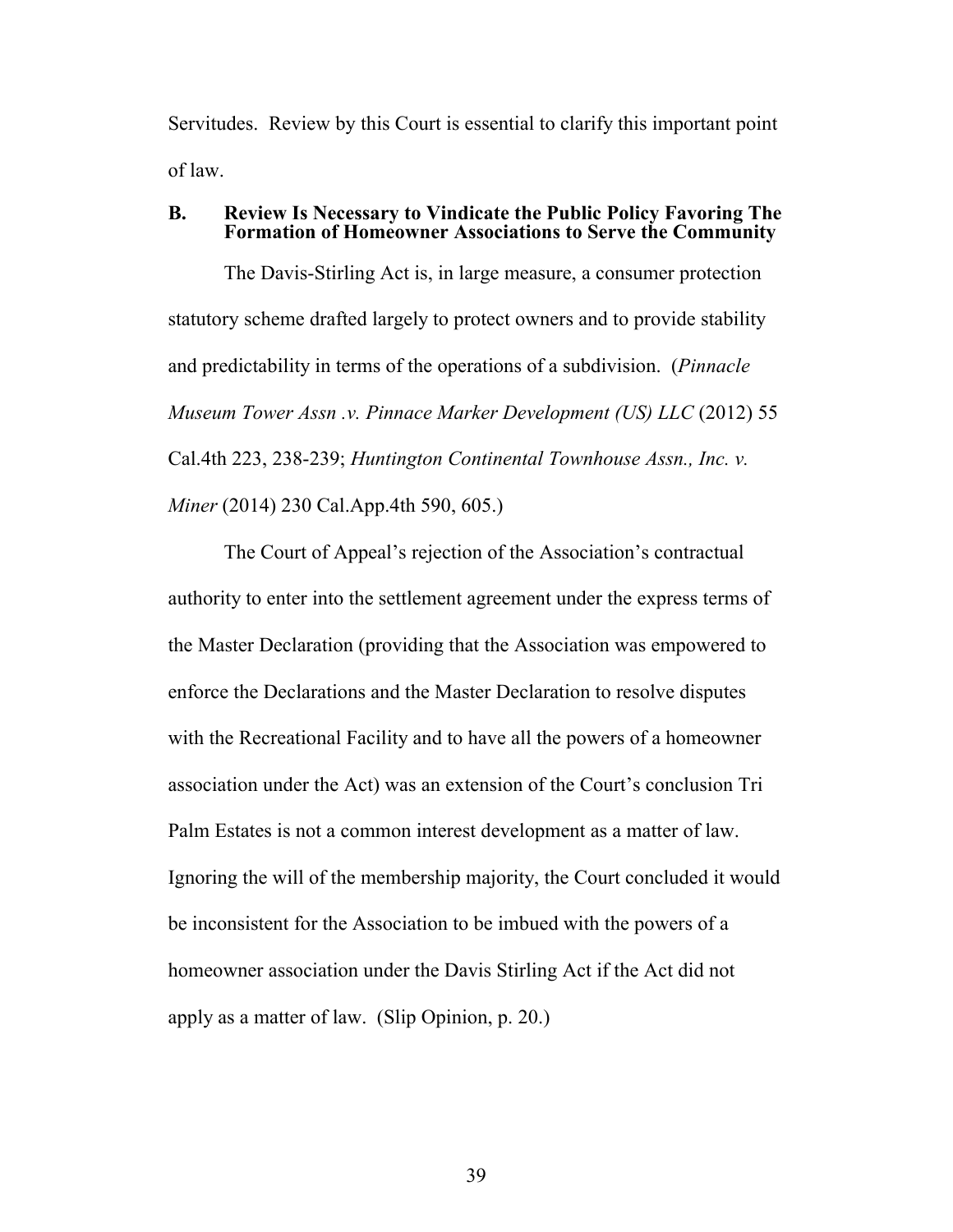Public policy favors the creation of a homeowner association to manage the affairs of subdivisions such as Tri Palm Estates, precisely in the manner set forth in the Master Declaration. The Court of Appeal's rejection of this violates this public policy. The Restatement (Third) of Property: Servitudes  $\S 6.3$  (1) (Am. Law Inst. 2000) provides:

<span id="page-39-1"></span>If creation of an association has not otherwise been provided for in a common-interest community, and has not been expressly excluded by the declaration . . . the owners of a majority of the lots … may create an association to manage the common property and enforce the servitudes contained in the declaration. All members of the common interest community are automatically members of the association, which is governed by this Chapter.

<span id="page-39-0"></span>As this Court has consistently explained, "[C]ondominiums, cooperatives, and planned-unit developments with homeowners associations have become a widely accepted form of real property ownership. These ownership arrangements are known as 'common interest' developments. [Citations.] The owner not only enjoys many of the traditional advantages associated with individual ownership of real property, but also acquires an interest in common with others in the amenities and facilities included in the project. It is this hybrid nature of property rights that largely accounts for the popularity of these new and innovative forms of ownership … ." (*Golden Rain Foundation v. Franz* (2008) 163 Cal.App.4th 1141, 1147, citing *Nahrstedt v. Lakeside Village Condominium Assn*. (1994) 8 Cal.4th 361, 370.)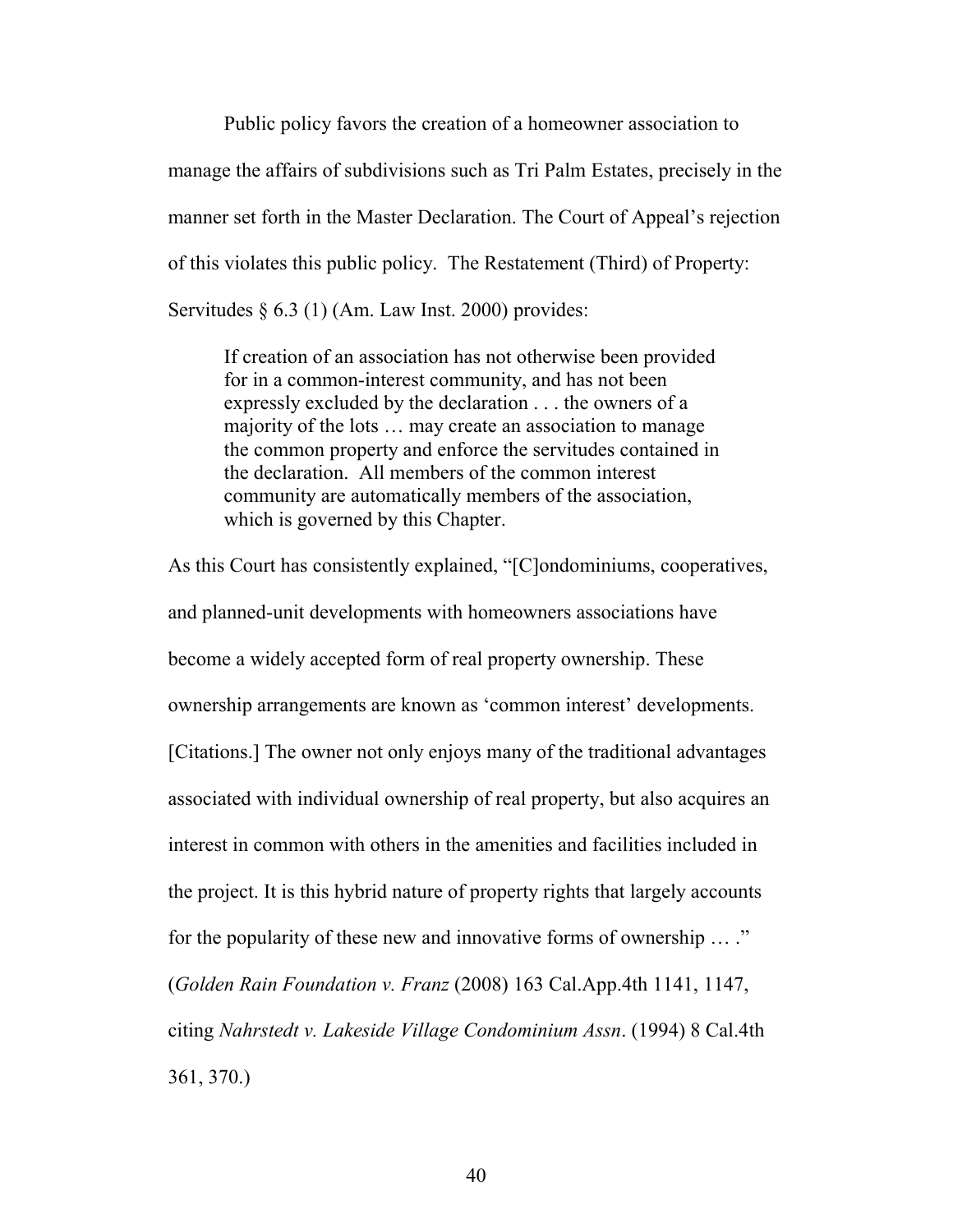<span id="page-40-1"></span>Indeed, the Court of Appeal's rejection of the majority of the owners' creation of an Association with the same powers as if under the Act violates the public policy favoring enforcement of the express terms of a recorded instrument. (See *Citizens for Covenant Compliance v. Anderson* (1995) 12 Cal.4th 345, 358-359 "'[T]he recording statutes operate to protect the expectations of the grantee and secure to him the full benefit of the exchange for which he bargained." The Court's rejection of the membership majority's expression of intent to create an association with the same powers and authority of an association under the Davis Stirling Act violates that public policy and destabilizes the expectations of property owners, the majority of whom clearly wanted an association empowered to do all that this Association has done for Tri Palm Estates.

## <span id="page-40-0"></span>**V. CONCLUSION**

Association respectfully submits these issues are matters of great importance to property owners throughout the State of California, and that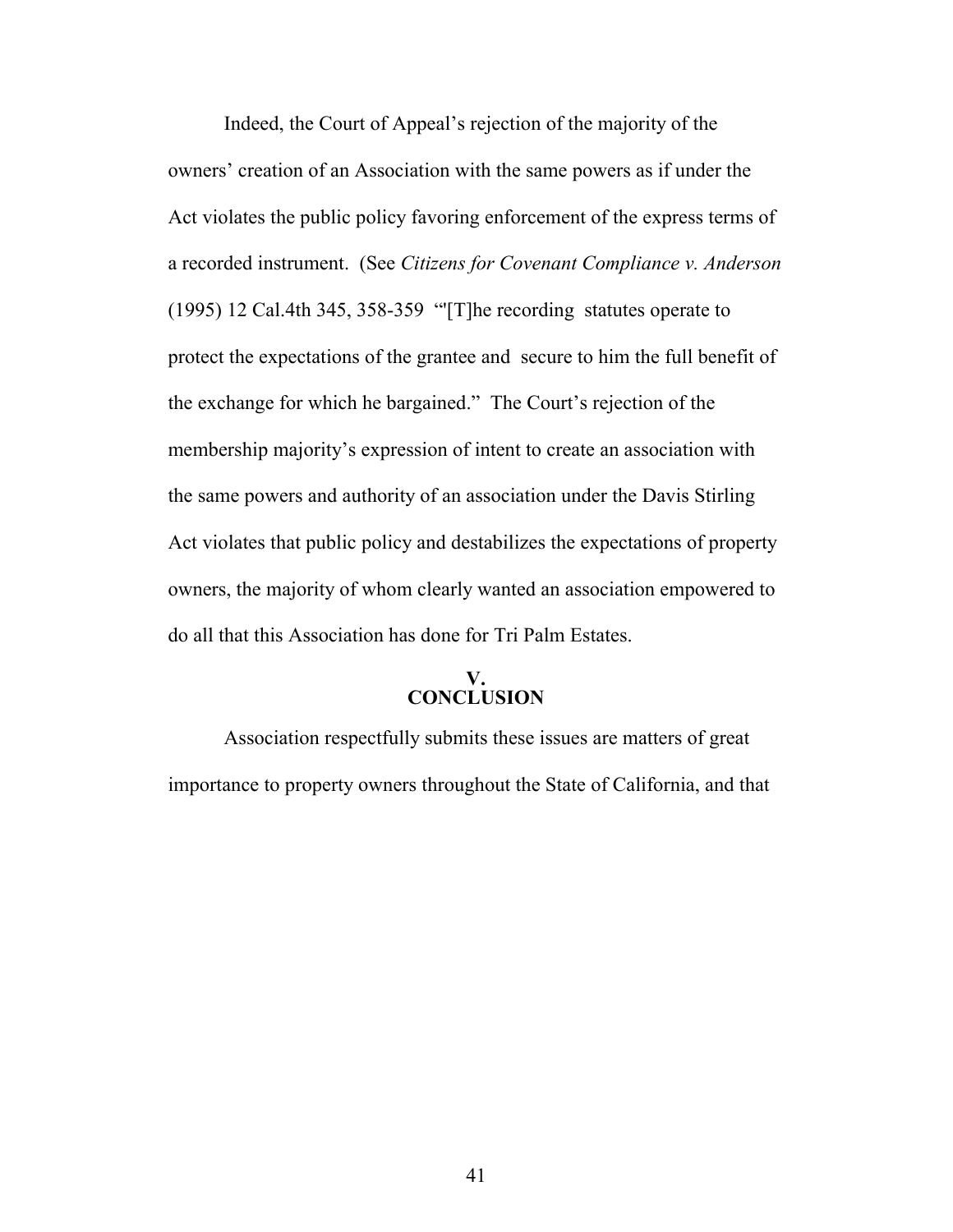review by this Court is appropriate to resolve the confusion in both the trial courts and intermediate courts of appeal.

By:

Respectfully submitted,

Dated: November 13, 2018 EPSTEN GRINNELL & HOWELL, APC

Ort Dance

Anne L. Rauch, Esq. Attorneys for Petitioner TRI PALM UNIFIED OWNERS ASSOCIATION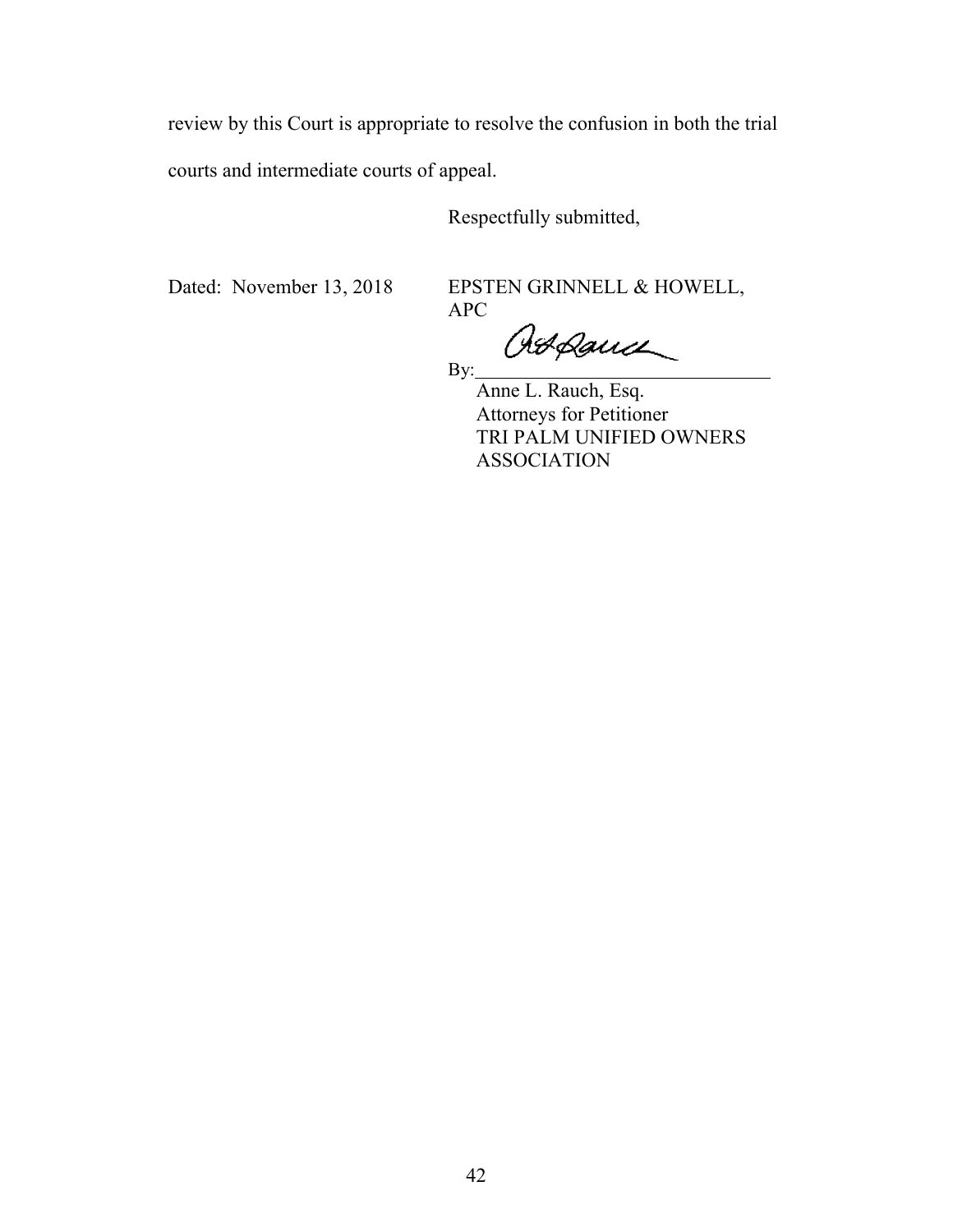# <span id="page-42-0"></span>**CERTIFICATE OF WORD COUNT**

Pursuant to California Rule of Court 8 .204( c )( 1 ), I certify that the attached Petition for Review filed with this Court on November 13, 2018, contains 8073 words as counted by Microsoft Word version 2010 word processing program, and does not exceed 8,400 words, including footnotes.

Respectfully submitted,

Dated: November 13, 2018 EPSTEN GRINNELL & HOWELL, APC

Atpance

By:

Anne L. Rauch, Esq. Attorneys for Petitioner TRI PALM UNIFIED OWNERS ASSOCIATION